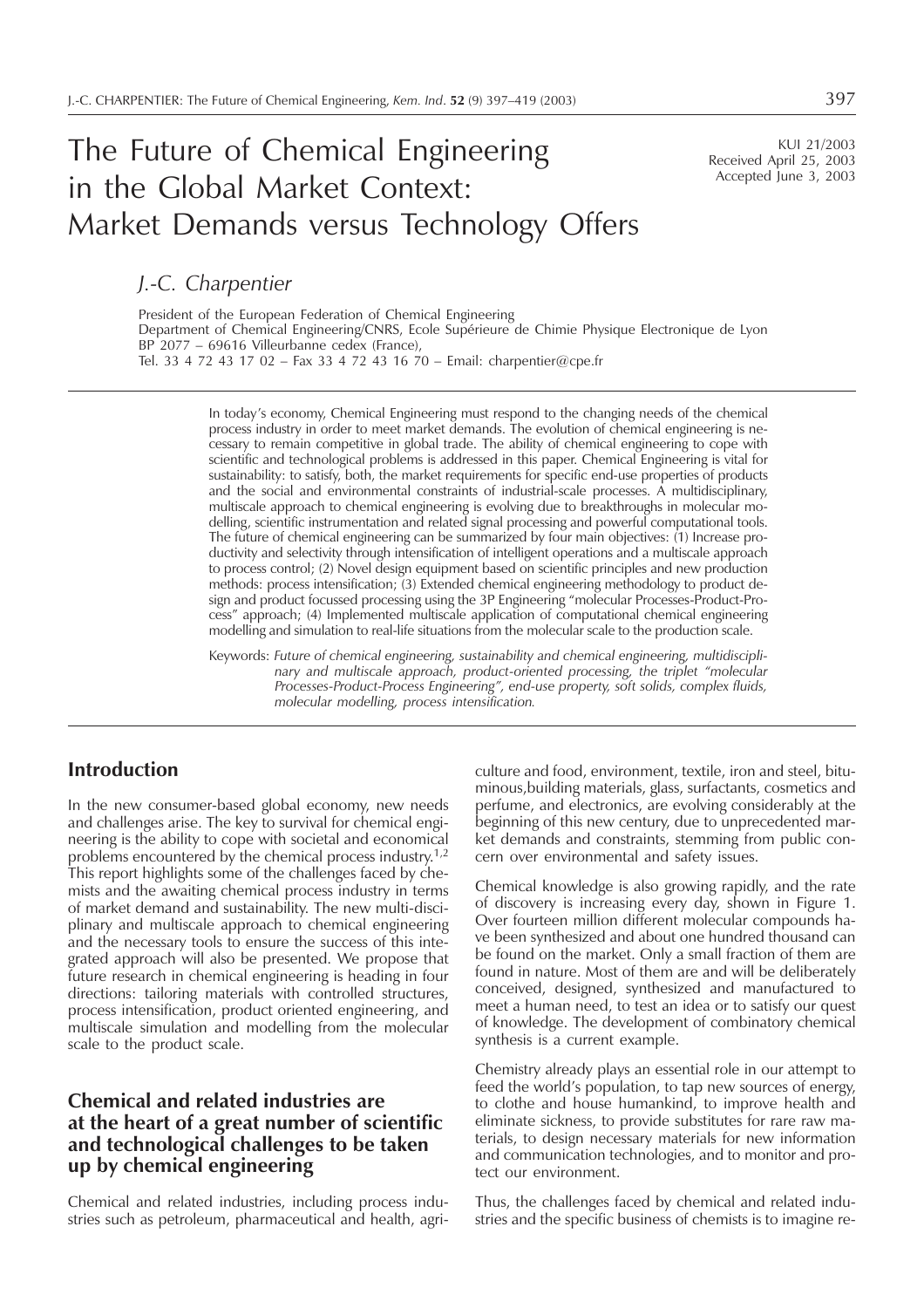

Fig. 1 – *Chemical knowledge is growing rapidly* Slika 1 – *Znanje iz kemije naglo raste*

actions that will convert the chemical substances we find around us into substances or products that meet the consumer's needs. Modern chemistry has evolved to meet these new needs, such that the new keywords associated with it are: **life sciences**, **information and communication sciences**, **and instrumentation in the 21th century**.

# **What do we expect from chemical and process engineering?**

There are two demands associated with the previous challenges to assure competitiveness, employement and sustainability in the process industry:

**What products and processes will be competitive in the new global economy**, where the keywords are globalization, technology, partnership and innovation (innovation means discovery  $+$  development)? The speed of product innovation is accelerating. For example, in the fast moving consumer goods business, to which the majority of the food businesses belong, product development time has decreased from 10 years in 1970, to an estimated 2–3 years in the year  $2000<sup>3</sup>$ . This means that it is increasingly difficult to be the first on the market with an innovative product. Thus, speeding up the product/process development cycle is of paramount importance.

**The response to the evolution of market demands involves a double challenge:** developing countries have low labour costs and less constraining local production regulations. Industrialized countries, on the other hand, have rapid development in consumer demand, and more regulatory constraints stemming from public and media concerns over environmental and safety issues.

To respond to these demands, the following challenges will be faced by the chemical engineering industry:

1) Processes will no longer be selected on a basis of economic exploitation alone but, rather, the compensation resulting from the increased selectivity and savings linked to the process itself will be sought. Innovative processes for the production of commodity and intermediate products such as sulfuric acid, ammonia, calcium carbonate, ethylene, methanol, where patents usually do not concern the products but the processes, need to be researched.

Economic constraints will no longer be defined as: sale price minus capital cost plus operating costs plus raw material and energy costs. The problem will become more complex as other factors such as safety, health, environmental aspects, including non-polluting technologies, reduction of raw material and energy losses and product/by-product recyclability, are considered. Indeed, the customer will buy a process that is non polluting, is defect-free, and perfectly safe.

2) Progression from traditional intermediate chemistry to new specialities, active material chemistry and related industries involves the chemistry/biology interface of agriculture, food and health industries. Similarly, it involves upgrading and conversion of petroleum feedstocks and intermediates, conversion of coal-derived chemicals or synthesis gas into fuels, hydrocarbons or oxygenates.

This progression is driven by the new market objectives, where sales and competitiveness are dominated by the end-use properties of a product as well as its quality. The quality of a product is a function of its properties: size, shape, colour, esthetics, chemical and biological stability, degradability, therapeutic activity, solubility, mechanical, rheological, electrical, thermal, optical, magnetic characteristics for solids and solid particles, touch, handling, cohesion, friability, rugosity, taste, succulence, and sensory properties etc.

Control of the end-use property, expertise in the design of the process, continual adjustments to meet changing demands, and speed in reacting to market conditions will be the dominant elements. Indeed for these new specialities and active materials the client will buy the product that is the most efficient and the first on the market, thus strengthening the existing competition between the developed country producers.

In the framework of sustainability, these are examples of current problems and challenges faced by chemical and process engineering specialists in the chemical industry. What are the implications for chemical engineering?

# **The chemical and process engineering approach in 2003**

The previous demands were satisfied by transforming material and energy to create new industrial processes with nearly zero pollution, zero defects and complete safety. The current chemical engineering approach accounts for new or emerging technologies such as biotechnology, microelectronics and microoptoelectronics, biomedical, nanotechnologies, and new polymer, ceramic and composite materials and simultaneously remains competitive in traditional technologies that involve solving the age-old problems of renewable energies, synthetic fuels, raw material and energy savings.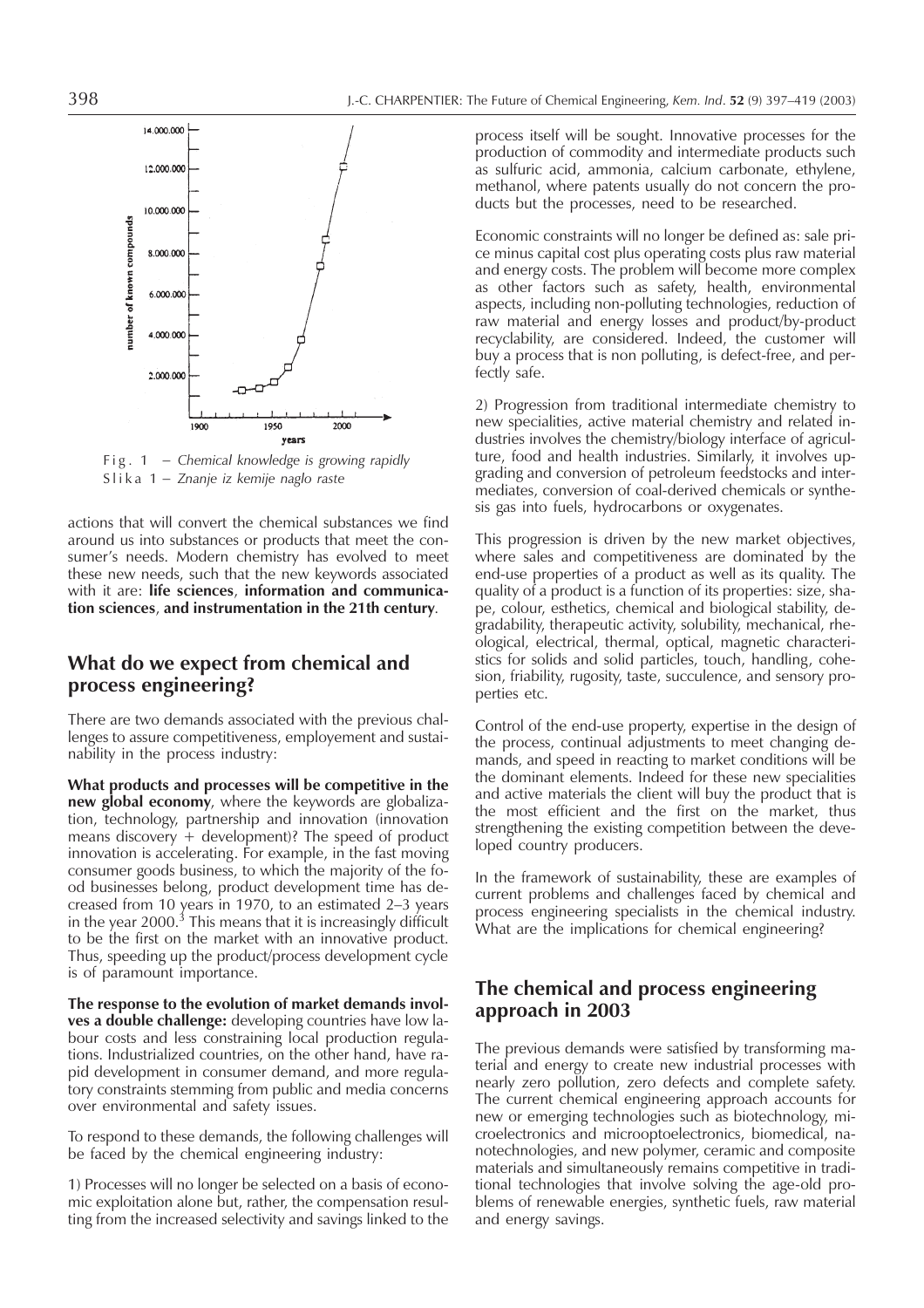Fortunately chemical engineering is evolving to satisfy these numerous demands as the problem is not totally new to chemical and process engineering specialists. The objective of chemical process engineering, is the synthesis, design, scale-up or scale-down, operation, control and optimization of industrial processes, changing the state, microstructure and chemical composition of materials through physico (bio) chemical separations (distillation, absorption, extraction, drying, filtration, agitation, precipitation, fluidization, emulsification, crystallization, agglomeration, etc) as well as through chemical, catalytic, biochemical, electrochemical, photochemical and agro chemical reactions. Chemical engineering involves all of the scientific and technical knowledge necessary for physical, chemical and biological transformations of raw materials and energy into the targeted products required by the customer. Thus, it covers areas involving a wide variety of technologies, with increasing emphasis on the end-use properties.

It is important to note that today, 60 % of all products sold by chemical companies are crystalline, polymeric or amorphous solids. These materials must have a clearly defined physical shape in order to meet the designed and the desired quality standards. This also applies to paste-like and emulsified products. New developments require increasingly specialized materials, active compounds and special effect chemicals. These chemicals are much more complex in terms of molecular structure than traditional, industrial chemicals.

The purpose of basic research in chemical and process engineering is still the development of concepts, methods and techniques to better understand, conceive and design processes to change raw materials and energy into useful products. However, due to the complexity of the phenomena involved in industrial processes, chemical process engineers and researchers are turning more often to other industries such as defense, automotive, aeronautical and medical to help them develop new concepts and methods.

Today, chemical process engineering is concerned with understanding and developing systematic procedures for the design and optimal operation of chemical, pharmaceutical, food, cosmetics and process systems, ranging from nano and microsystems to industrial-scale continuous and batch processes. Figure 2 illustrates the concept of the chemical supply chain.<sup>4</sup>

This chain starts with chemical or other products that industry must synthesize and characterize at the molecular level. The molecules are then aggregated into clusters, particles, or thin films. These single or multiphase systems form macroscopic mixtures of solid, paste-like, or emulsion products. The transition from chemistry and biology to engineering, involves the design and analysis of production units, which are integrated into a process, which becomes part of a multi-process industrial site. This site is part of the commercial enterprise driven by market considerations and product quality, once again in the framework of sustainability.

In this supply chain, it should be emphasized that product quality is determined at the micro and nano level and that a product with a desired property must be investigated for both structure and function.

An understanding of the structure/property relationship at the molecular (e.g. surface physics and chemistry) and microscopic level is required.

The key to success is to obtain the desired end-use properties of a product, and thus control product quality, by controlling microstructure formation. This will help make the leap from the nano level to the process level. An integrated system approach for a multidisciplinary and multiscale modelling of complex, simultaneous, and often coupled momentum, heat and mass transfer processes is required (figure 3):

– Different time scales ( $10^{-15}$  to $10^8$  s) from femto and picoseconds for the motion of atoms in a molecule during a chemical reaction, nanoseconds for molecular vibrations, hours for operating industrial processes, and centuries for the destruction of pollutants in the environment.

– Different length scales ( $10^{-8}$  to $10^{6}$  m) are used in industrial practice and are shown in Figure 4. Nanoscale measurements are used for molecular kinetic processes; microscale is used for bubbles, droplets, particles, and eddies; mesoscale is used for unit operations dealing with reactors, exchangers, and columns; macroscale is used for produc-



Fig. 2 – *Chemical supply chain*<sup>4</sup> Slika 2 – *Ukupnost znanja u proizvodnji kemijskih proizvoda*<sup>4</sup>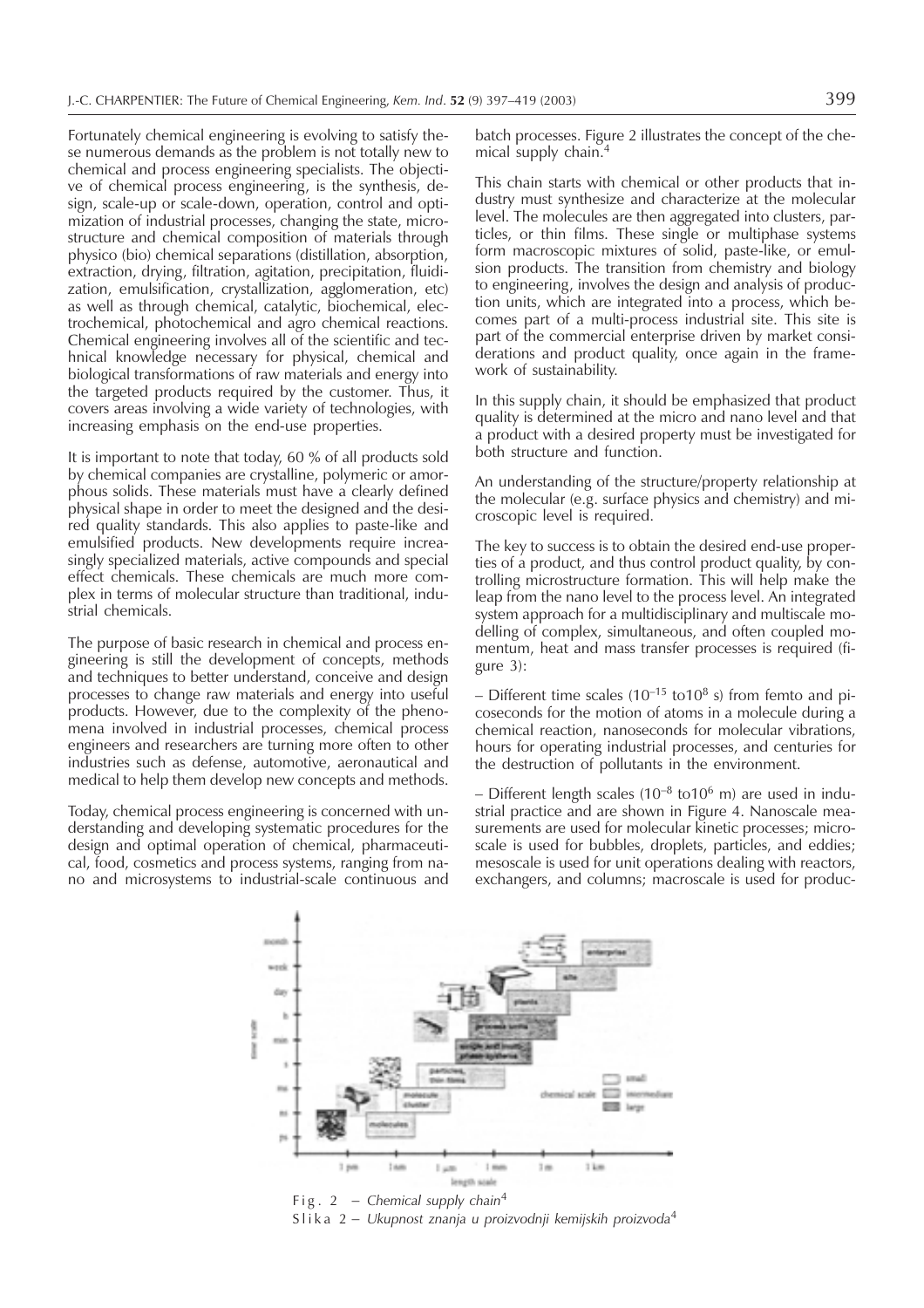

Fig. 3 – *The length and time scales covered by the multiscale* approach<sup>5</sup>

Slika 3 - Prostorno i vremensko mjerilo obuhvaćeno u multira*zinskom pristupu*<sup>5</sup>

tion units such as plants, and petrochemical complexes; and megascale is used for measurements involving the environment, atmosphere, oceans, soils. e.g., thousands of kilometers for the dispersion of emissions into the atmosphere.

**Organizing scales and complexity levels in process engineering is necessary in order to understand and describe the events at the nano and microscales and to better convert molecules into useful products at the process scale. It is this approach that is required by chemical engineering today.**

Two illustrations of this multiscale and multidisciplinary approach are given below.

# **Transport phenomena in polyolefin polymerization**

This example is borrowed from polymerization engineering, and illustrates the fact that even for processes that have been used on an industrial scale for a long time, it may be necessary to re-examine the fundamental mechanisms involved at the microscopic level. This is presently the case for the polymerization of olefins using both highly active Ziegler-Natta type catalysts as well as more recently supported metallocene catalysts, which offer the possibility of producing tailor-made polymers in rather mild, and therefore, less expensive, process conditions.

Many attempts have been made to design properly, optimize, and control reactors by modelling the kinetics of polymerization; the evolution of the particle morphology formed by the catalyst and the polymer; the heat and mass transfer around the growing particles. Figure 5, puts the problem into perspective by illustrating the different length scales and the transfer phenomena involved in cases of, both gas-phase fluidized-bed reactors (FBR) (left side) and liquid phase slurry or liquid pool reactors (SBR) (right side).

Let us consider gas-phase processes, which in theory, are particularly interesting because they use no solvents and, because the final product is easily separated from the reaction medium. If the models available in the literature are used in conjunction with the traditional transfer equations and transfer coefficients correlations, they predict that experimentally observed polymerization kinetics are theoretically impossible: they would lead to temperature gradients so high during gas phase polymerization, that the center of the polymer particles would melt. If this happened, the pores of the growing particles would fill with molten polymer and the resulting increase in mass transfer resistance would then completely extinguish the reaction. This does not mean that significant temperature gradients at particle levels do not exist. It means that the fundamental descriptions currently available for such situations are inadequate. Since the reaction is very fast, very high levels of activity and typical rates in the order of 30 to 60 kg of polymers/g of catalyst/hour are obtained, and melt-downs are encountered in industry. The models simply do not explain why or how.

If we consider the length scales shown in Figure 5, it is easy to see that events taking place on the nano-scale (kinetics, Figure 4), the microscale (internal mass and energy transport), and the mesoscale (particle-particle, particle-wall interactions) have a significant impact on macroscale (global reactor behaviour) and even megascale (reactor run away, use of energy) events. It is, therefore, absolutely criti-

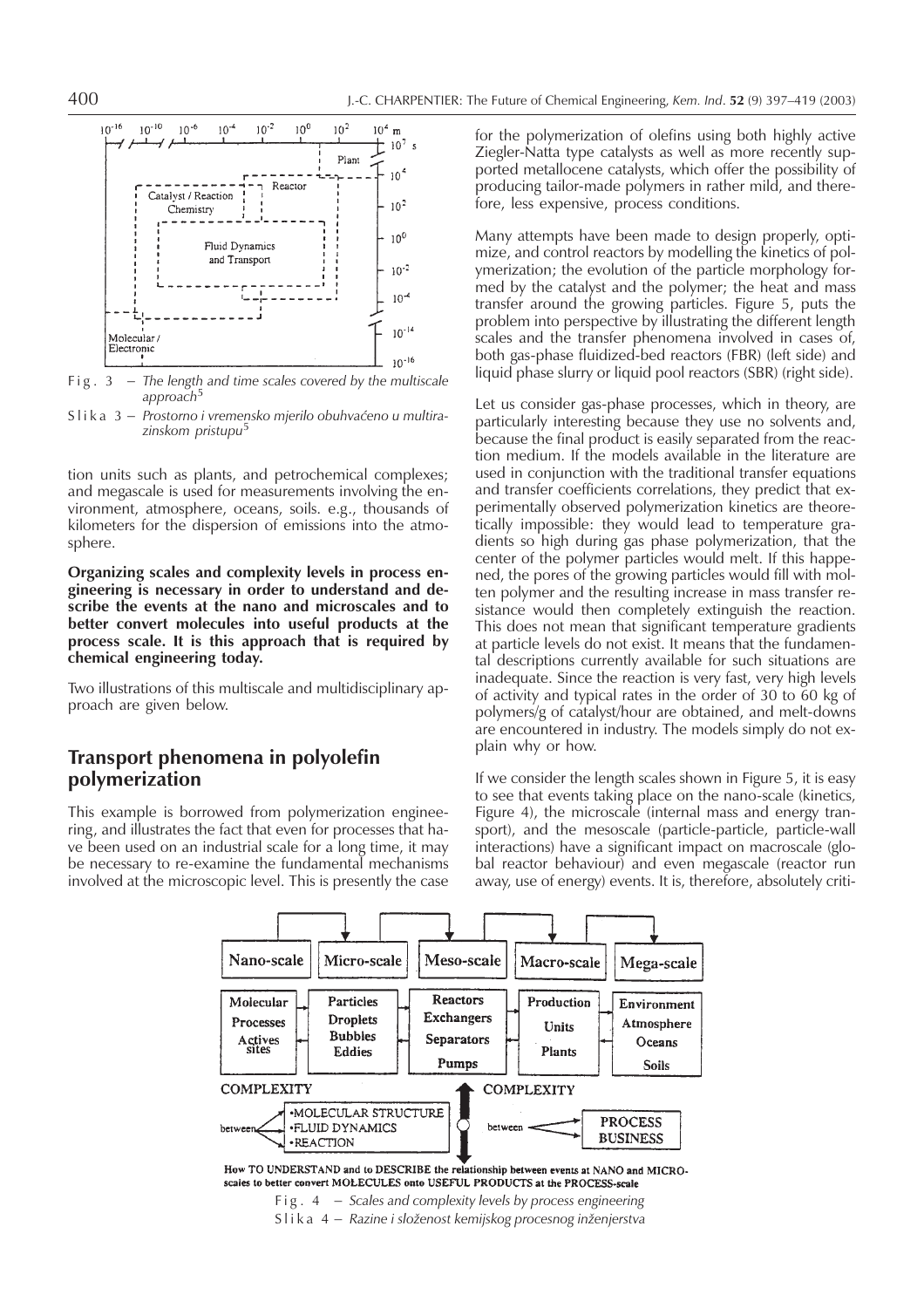

Fig. 5 – *Problems to be solved and related length scales in the heterogeneously catalysed polymerization of olefins*<sup>6</sup> Slika 5 – *Problemi koje treba riješiti i odgovarajuće prostorno mjerilo pri heterogeno kataliziranoj polimerizaciji olefina<sup>6</sup>* 

cal that the process engineer has a fundamental understanding of events at all complexity levels.

For example, a fundamental analysis of mass and heat transport equations, reveals that convection might play a very important role during polymerization, especially during the early stages of operation, which are critical for the development of particles, as illustrated in Figure 6. After the first few seconds at most, the hydraulic forces created by the formation of solid polymer inside the particle cause the original structure to rupture or fragment. The particle retains its original shape because of the entanglement and/or crystallization of the macromolecules formed in the porous structure of the originally porous support.

Particles grow rapidly from approximately 10  $\mu$ m for fresh catalyst to approximately 1 mm for polymer particles. Thus, the values generally retained for the heat transfer coefficient around these growing particles must be increased by one order of magnitude to account for experimental observations. Furthermore, it seems necessary to revise the description of the basic mechanism for heat transfer in the gas phase around the particles, because the correlations used until recently are based on the assumption that heat transfer takes place only via convection.

Traditional chemical engineering correlations have been developed for particles diameters  $>$  400  $\mu$ m, whereas particles are actually in the order of  $20 - 40 \mu m$  in diameter during the critical stages of low pressure olefin polymerization. Computational fluid dynamics software package have been used to study heat transfer from spherical particles of different sizes, under different heat transfer conditions. These studies show that the traditional heat transfer correlations for the case where particles do not interact, are not true for densely packed reactors, such as those commonly encountered in olefin polymerization.<sup>6,7</sup> The authors have also demonstrated that convection is not the only means of removing heat from small, highly active particles. Conductive heat transfer, between large and small particles present in the same reactor, appears to help alleviate previous problems of overheating, and explains why earlier models of heat transfer in olefin polymerization overpredicts the temperature rise during early polymerization.

# **Transport phenomena in biochemical engineering**

This multiscale approach is now encountered in biotechnology and bioprocess engineering, to better understand and control biological tools, such as enzymes and microorganisms, and to manufacture products. In such cases, it is necessary to organize the levels of increasing complexity from the gene with known properties and structure, up to the product-process couple, by modelling coupled mechanisms and processes at different length-scales as shown in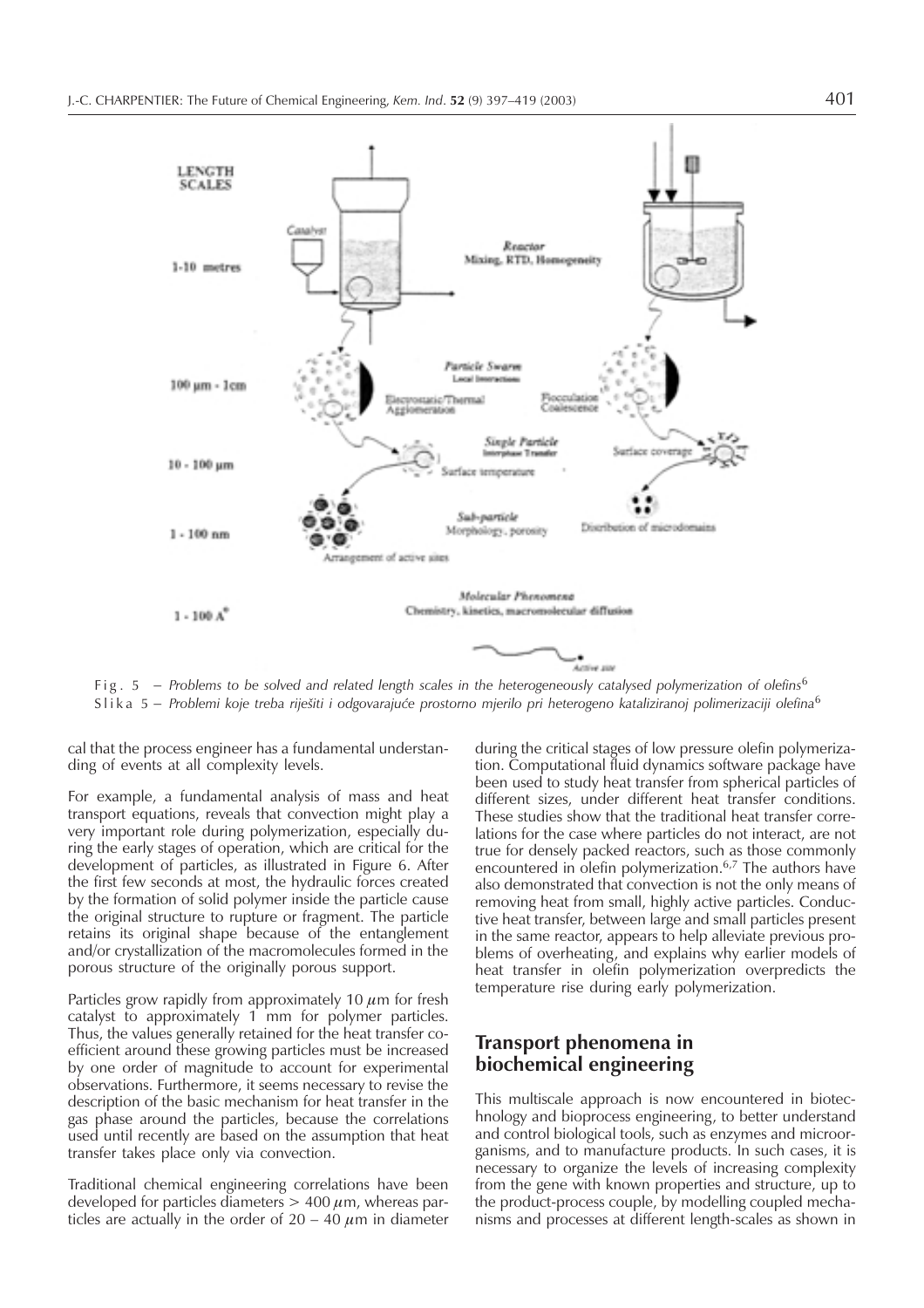

What happens to the particle inside the reactor?

Fig. 6 – *Schematic transformation of a fresh catalyst particle into a polymer particle, and evolution of particle morphology and growth*<sup>7</sup> Slika 6 – *Shematski prikaz transformacije čestice svježeg katalizatora u česticu polimera*,

*razvoj morfologije čestice i rast<sup>7</sup>* 

Figure 7. The nanoscale is used for molecular and genomic processes and metabolic transformations; pico and micro scales are used for enzyme and integrated enzymatic systems; mesoscale is used for the biocatalyst and active aggregates, and macro and megascales are used for bioreactors, units and plants involving interactions with the biosphere.

Thus, organizing levels of complexity at different length-scales, associated with an integrated approach to phenomena, and simultaneous and coupled processes are at the heart of the new view on biochemical engineering. Understanding an enzyme at the molecular level means that it may be tailored to produce a particular end-pro $duct.<sup>8</sup>$ 

In food process engineering today, there is significant scope for such approaches in linking scale to model process physics, process (bio) chemistry and process microbiology from the molecular and cellular scale to the full process plant scale $3$ .

These examples are at the heart of the new view of chemical and process engineering:**organizing levels of complexity, by translating molecular processes into phenomenological macroscopic laws to create and control the required end-use properties and functionality of products manufactured by a continuous process.**

This can be defined by "le Génie du Triplé Processus-Produit-Procédé" or "3P Engineering- molecular Processes-Product-Process Engineering": an integrated system approach of complex phenomena occurring on different length and time scales.

In addition to the basic notions of unit operations, coupled transfers and the traditional tools of chemical reaction engineering, as well as the fundamentals of chemical and process engineering (separation engineering, chemical reaction engineering, catalysis, transport phenomena, process control), this integrated multidisciplinary and multiscale approach is beneficial, and has considerable advan-

#### BIOCHEMISTRY AND BIOCHEMICAL ENGINEERING:

organizing levels of complexity with an integrated approach of phenomena and simultaneous and coupled process from the gene with known structure and function up to the product (ecoproduct) with the desired end-use property



Fig. 7 – *Organizing levels of complexity underlie new view of biochemical engineering* Slika 7 – *Razine organizacijske slo`enosti koje ukazuju na novi pogled na biokemijsko in`enjerstvo*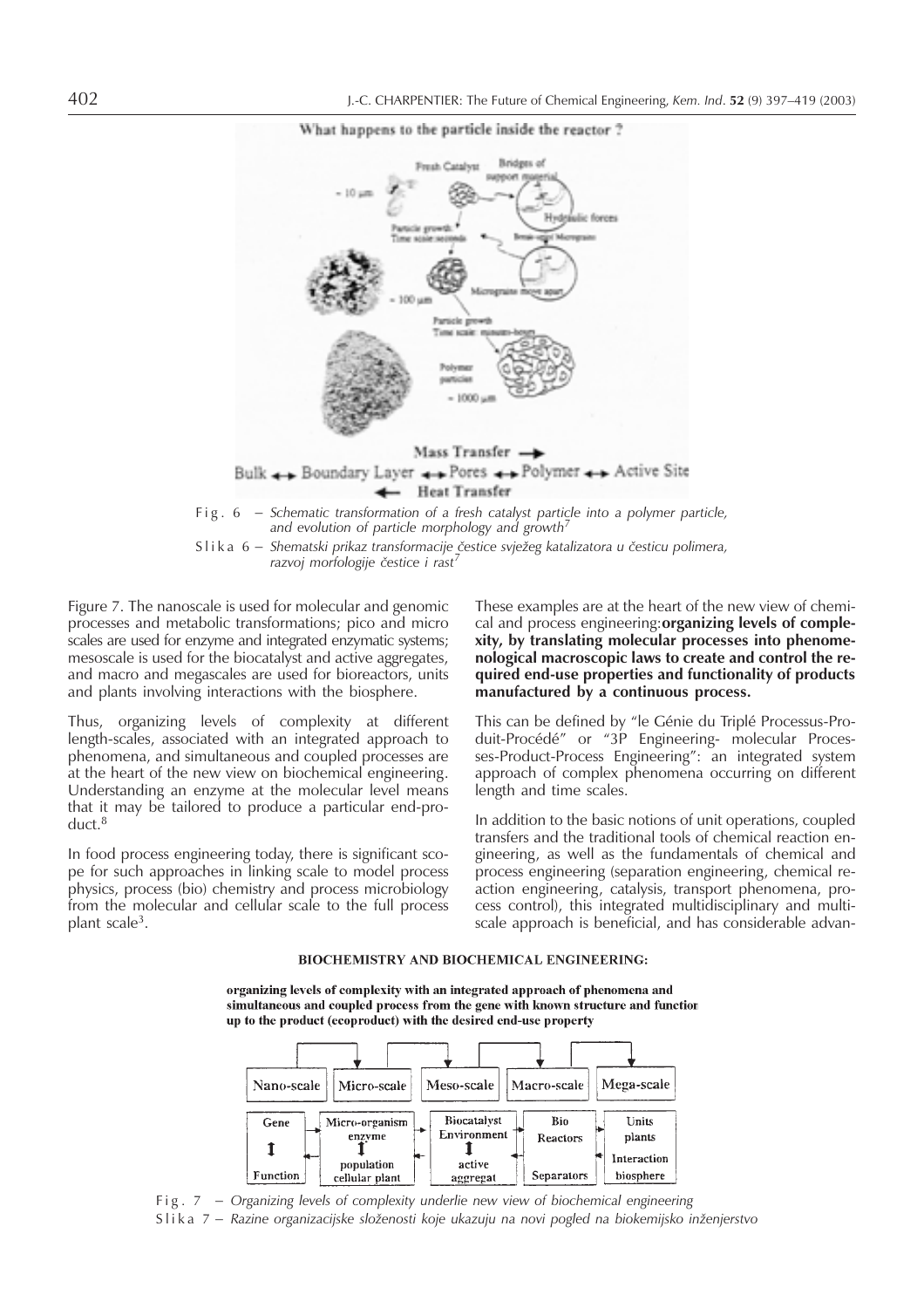tages for the development and the success of this engineering science in terms of concept and paradigms.

In the future, chemical and process engineers will involve a strong multidisciplinary collaboration with physicists, chemists, biologists, mathematicians and instrumentation specialists . This will lead to the theoretical development and design of products with complex structures like emulsions, paste-like products, plastics, ceramics and soft solids. Developing new concepts within the framework of what could be called "physicochemical (bio) engineering" justifies the qualification of process engineering as an extension of chemical engineering and takes on its full meaning. $9,10$ 

Improving both the design and evaluation of complex systems for the production of real products requires further research into strategies, methodologies and tools. These should be oriented toward the acquisition of basic data in thermodynamics, kinetics, rheology and transport, and toward the conception of new integrated operations incorporating coupling and uncoupling of elementary processes (transfer, reaction, separation) or combining several functions in one piece of equipment.

This is clearing the way for smaller, cheaper installations, requiring improved knowledge of process modelling, automation and control. However, this requires mathematical models and scientific instrumentation which provide useful basic data that can be treated using powerful computational tools. For example, the treatment of generalized local information increasingly requires the help of computational fluid dynamics (CFD). This has been the case for a long time in combustion, automotive, and aeronautic applications, especially for the knowledge, control, stability of flows and the characterization and improvement of transfer phenomena.

Due to recent rapid advances in software programs (e.g. CFDLIB, FLUENT, PHOENICS, FLOW 3 D, FIDAP, FLOW MAP, etc.), CFD is becoming more important every day for scaling up new equipment or for multifunctional unit operations. CFD is used for simulation of flow phenomena and processing generalized local information: for understanding the impact of complex flow geometries on mixing and reaction phenomena at the microeddy scale; for the numerical simulation of the complex hydrodynamics of multiphase catalytic gas-liquid-solid reactors ; or for analyzing local hydrodynamics parameters of both liquid and gas phase in the riser of external loop airlift reactor ; or for simulating flow in complex geometries such as reactor internals (industrial distributor devices). Calculations can be carried out for any geometric complexity and for single and two-phase flow, provided that physical models are available. Nevertheless, the use of this tool becomes possible only when the calculation time is acceptable, i.e. less than few days. CFD is thus a good link between laboratory experiments, conducted with common fluids like air, water, organics and hydro-carbons, etc., and industrial operations involving complex fluids, and severe temperature and pressure conditions.

# **Today's tools for the success of chemical and process engineering**

It will be possible to understand and describe events on the nano and microscale in order to convert molecules into useful products on the process and unit scales thanks to significant simultaneous breakthroughs in three areas: molecular modelling (both theory and computer simulations), scientific instrumentation and non-invasive measurement techniques, and powerful computational tools and capabilities.

## **Modelling at different scales**

– **At the nanoscale**, **molecular modelling** assists in maintaing better control of surface states of catalysts and activators, obtaining increased selectivity and facilitating asymmetrical syntheses such as chiral technologies, or explaining the relationship between structure and activity at the molecular scale in order to control crystallization, coating and agglomeration kinetics.

– **At the microscale**, **computational chemistry** is very useful for understanding complex media such as non-newtonian liquids, molten salts, supercritical fluids, multiphase dispersions, suspensions and more generally, all systems whose properties are controlled by rheology and interfacial phenomena such as emulsions, colloids, gels, froths, foams, hydrosoluble polymers and particulate media such as powders, aerosols, charged and viscous liquids. Computational chemistry also helps us understand fractal structures of porous media and their influence on mass and heat transfer and on chemical and biological reactions

– At the **meso and macroscales**, **computer fluid dynamics** is required for the design of new operating modes for existing equipment such as reversed flow, cyclic processes, unsteady operations, extreme conditions like high temperature and pressure technologies, and supercritical media. CFD is also required for the design of new equipment or unit operations. It is especially useful when rendering process step multifunctional with higher yields in coupling chemical reactions with separation or heat transfer. It provides a considerable economic benefit. More generally, CFD is of great assistance concerning the design of new equipment based on new principles of coupling or uncoupling elementary operations (transfer, reaction, separation).

– At the **production unit and multiproduct plant scale, dynamic simulation** and **computer tools** are required still more and more, and are applied to analyse the operating conditions of each piece of production of unit equipment. They are used to predict, both, the material flows, states and residence times within individual pieces of equipment, in order to simulate the whole process in terms of time and energy costs. New performances (product quality and final cost), resulting from any change due to a blocking step or a bottleneck in the supply chain, will be predicted in a few seconds. Many different scenarios may be tested within a short time, allowing the rapid identification of an optimal solution. For instance, the simulation of an entire year production takes only 10 minutes on a computer. It is clear that such computer simulations enable the design of individual steps, the structure of the whole process at the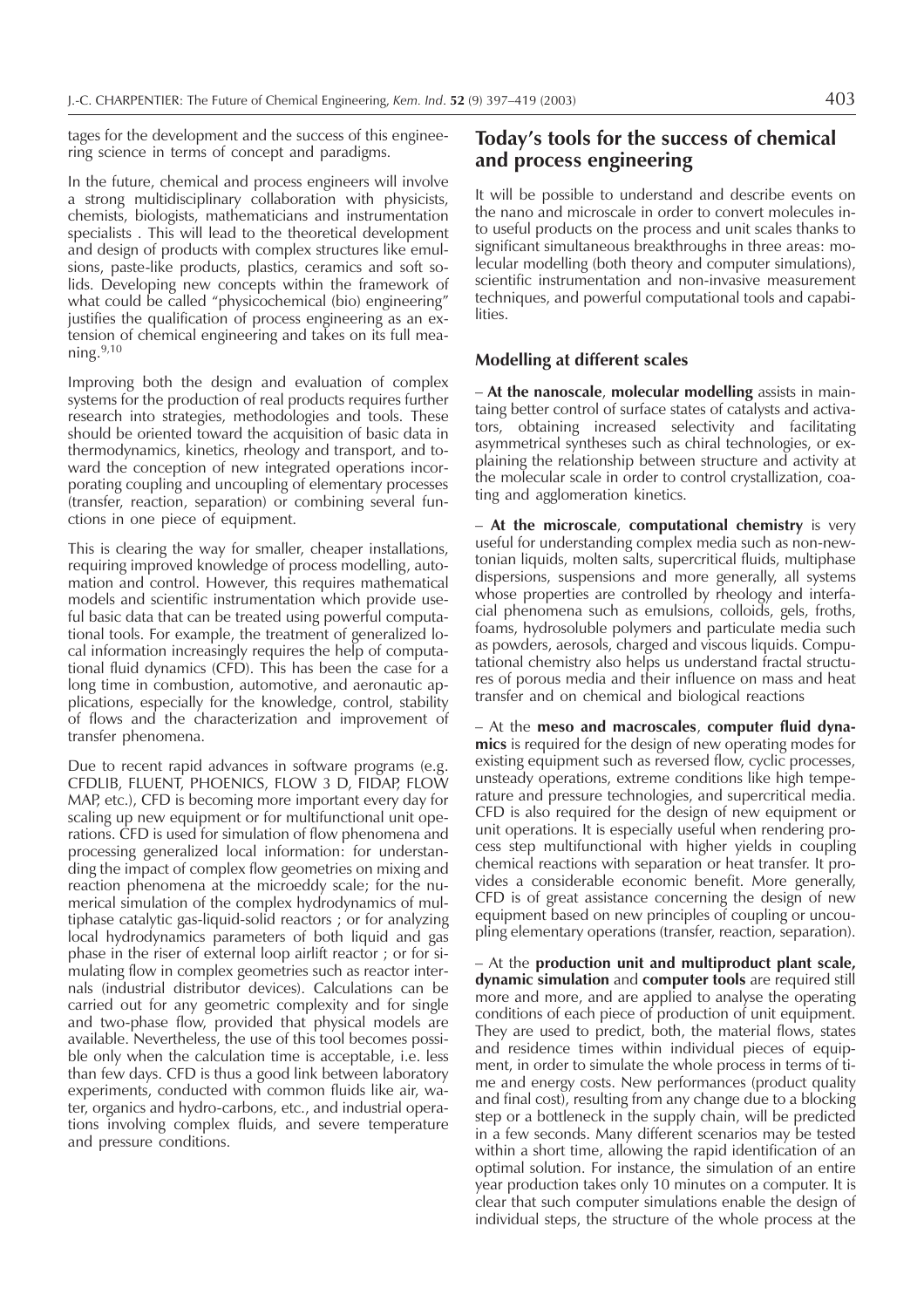mega-scale, and place the individual process in the overall context of production.

But the previous modelling, simulation, transcription, translation and interpretation at different scales also require the recent breakthroughs in information collection and processing.

# **Breakthroughs in scientific instrumentation and non-invasive measurement techniques**

The development of sophisticated instrumentation and non invasive measurement techniques leads to noteworthy progress in matter-radiation interaction knowledge. In this context, increased cooperation with physicists and physical-chemists is essential as they possess considerable expertise in the application of fine, precise and instantaneous methods, which are not yet widely exploited in process engineering.

Nuclear magnetic resonance (NMR) is a good example. Used in medicine, NMR allows the characterization and the monitoring of chemical and physical phenomena that occur over a wide range of length and time scales and thus provides information on structure and structure dynamics (speed of particle agglomeration, rate of bubbles or drop coalescence, speed of nucleation in crystallization, rate of coagulation of colloids, etc) at the molecular or Angström scale.<sup>11</sup> Magnetic resonance imaging (MRI) is a non-invasive means to obtain specific information about structural heterogeneity of materials and porous media as well as concentration, temperature and velocity profiles in such media.<sup>12</sup> Thus, with the help of performing 3D image analysis techniques such as laser scanning microscopy, one accesses to local momentum, heat and mass transfer.

Tomographic techniques, optical, acoustical and impedance (both resistance and capacitance) are useful local non-intrusive techniques for flow characterization and on-line control of molecular processes. Capacitance tomography allows for the microscopic scale determination of instantaneous local velocities, mean lengths and shape coefficients of drops and bubbles, and the local fraction of each phase in multiphase flow in porous media. The computed gamma-ray tomographic technique is very promising for the measurement of porosity and gas-liquid flow distribution in trickle bed reactors of large diameter. Computer-assisted X-ray transmission tomography for liquid imaging in trickle flow columns, is also promising.

We should also highlight a Positron Emission Particle Tracking technique that uses a radioactive tracer particle to obtain the trajectories of solid or fluid elements in real time, either inside rotating blenders or inside agitated vessels containing non-Newtonian fluids. Spectroscopic and monochromatic ellipsometry is used to characterize in situ and in real time, the microscale structure parameters of solid surfaces such as porosities, thicknesses and gas sorption behaviour in thin supported membrane layers. Atomic force microscopy is used to finely analyse surface structures at microscale.

A technique involving high-speed images of bubble flow, coupled with simultaneous passive acoustic measurements, helps us to understand local and time-depending hydrodynamics in catalytic bubble columns.

It is even possible to dream and to imagine intelligent micro and nanotransmitters that measure every molecular process and model parameter at any location and any time, i.e, with the help of optical techniques using laser beams, such as laser space time resolution fluorescence spectroscopy. This should be particularly applied to real media (particulate or opaque). When will micro-or nano electronic transmitters be implanted directly on particles or catalytic sites to evaluate local parameters values? When will piezo-electrical polymers, that generate a turbulence wake, be able to continuously clean the surface of a membrane?

# **Breakthroughs in computational tools and capacities**

The considerable breakthroughs in computation technology and microelectronics are highlighted in Figure 8. Today, computers are of greatest importance to the engineer or researcher in chemical and process engineering. They are essential for design, control and operation of processes. If the effective speed of electronic hardware and software development, roughly doubled every year over the past 30 years (Moore's law), this acceleration in computing chip power is expected to continue over the coming decade. However, experts predict that around 2010 the magneto-resistive storage technology used will have reached its limit, with a storage density of 10–15 gigabytes/cm2. The storage limit today is 0.25 gigabytes/cm<sup>2</sup>. Holographic memory technology may substitute the magneto-resistive technology with potential storage densities of 150 gigabytes/cm2. Manipulating individual atoms is now envisioned and considerable perspectives in molecular simulation are anticipated because the present difficulty for its use is the computer required calculation time, which is approximately proportional to  $N^2$ , where N is the number of atoms. This limits the size of the molecules and the number of compounds in a mixture.

These rapid increases in computational capabilities enable the handling of more complex mathematics, which permits the exhaustive solution of more and more detailed models. This will help chemical and process engineers to model process physics, process (bio) chemistry and process microbiology from the molecular and cellular scale to the full process plant scale. In addition, the developments in expert systems and artificial intelligence will enable process engineers to have empirical, qualitative information available virtually at their fingertips in a structured and easily accessible fashion. Also, fuzzy logic is of great help in process control, in neural networks for diagnosing on-line defects, for analyzing trends and for the design and modelling of new processes.In many cases, the complexity of phenomena is such that it might take too long to obtain a complete model or all of the necessary experimental parameters.

And, finally, it must be emphasized that powerful computational tools and capabilities largely contribute to the breakthroughs in signal and image processing for the visualization and validation of models at different scales. Operation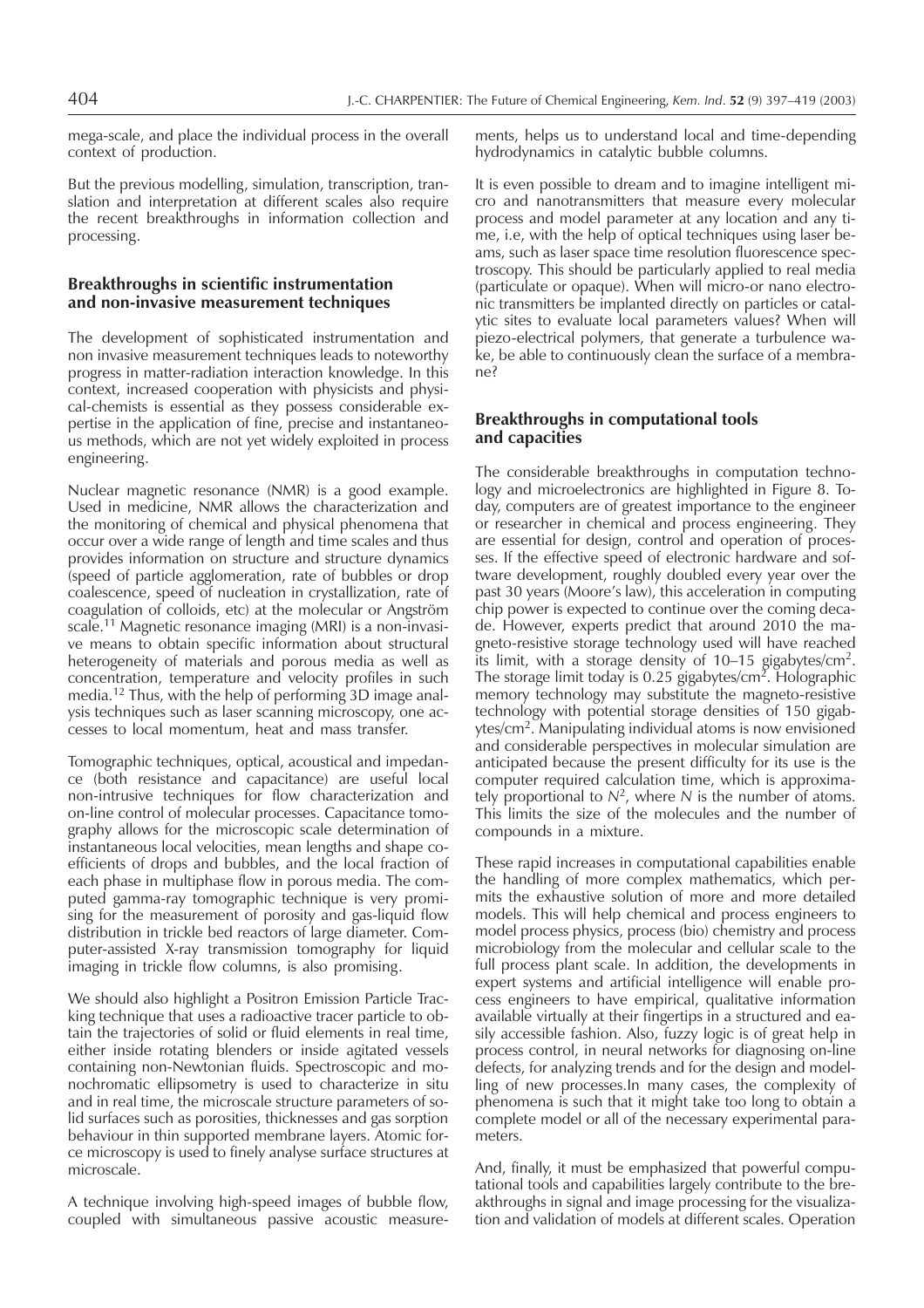

Hardware Hardware + Software

Fig. 8 – *Computing speed acceleration* Slika 8 – *Ubrzanje brzine računanja* 

in real media (particulate or opaque) and/or in complex multiphase flow conditions, are a recent example, as is the use of sophisticated techniques like particle image velocimetry, laser doppler anemometry, laser-induced fluorescence, computed tomography and computed- automated radioactive particle tracking.<sup>13,14</sup>

# **Chemical and process engineering: quo vadis?**

The previous considerations on the future of chemical engineering, involved an integrated multidisciplinary and multi-scale approach to molecular processes, product and process engineering. This approach concerns four main parallel objectives for engineers and researchers.

## **Total multiscale control of the process to increase selectivity and productivity**

This necessitates the "intensification" of operations and the use of precise nano and micro technology design. This is the case of molecular information engineering, where instead of using porous support for heterogeneous catalyst, synthetic materials with targetted properties are now conceived and designed. The development of an effective catalyst (a complex system) in both composition and functionality is central to a successful catalytic process. The ability to better control its microstructure and chemistry allows for systematic manipulation of the catalyst's activity, selectivity, and stability.

#### **Nanotailoring of materials with controlled structure**

Through the control of pore opening and crystallite size and/or proper manipulation of stoichiometry and component dispersion, there exists now ability to engineer novel structures at the molecular and supramolecualar levels via nanostructure synthesis. This leds to the creation of nanoporous and nanocristalline materials. Both these materials possess an ultrahigh surface-to-volume ratio, which offers a greatly increased number of active sites for carrying out catalytic reactions.

Nanocrystalline processing includes tailoring size-dependent electronic properties, homogeneous multicomponent systems, defect chemistry, and excellent phase dispersion. Nanocrystalline catalysts have greatly improved catalytic activity over conventional systems and multifunctionalities necessary for complex applications. For example, the catalytic activity of structure-sensitive reactions such as photocatalysis over titania, used for the decomposition of chemical wastes such as chloroform and trichloroethylene, depends not only on the number of active sites, but also on the crystal structure, interatomic spacing and the crystallite size of the catalytic material. By varying the crystal size and phase through molecular engineering, it is possible to manipulate and optimize the catalyst design. Titania crystals of controlled size (4–100 nm) and phase were systematically synthesized by sol-gel hydrolysis-precipitation, followed by hydrothermal treatment.<sup>15</sup> Specifically, 10 nm anatase crystallites due to their greater redox potential presents the best photonic efficiency for the photodecomposition of chloroform and trichloroethylene.

High volume fraction of surface/interfacial atoms in nanocrystalline materials presents a great opportunity to control the surface chemistry and defect concentration. The design of such materials, with flexible control of stoichiometry and electronic properties that are important for redox catalysis can be exploited in a variety of catalytic processes. For example, the elaboration of a cerium oxide catalyst, involving a high intrinsic oxygen mobility, which is synthesized with a high surface area and a reservoir of oxygen vacancies through modified magnetron sputtering of cerium in argon, followed by controlled post-oxidation. The resulting 6 nm  $CeO<sub>2-x</sub>$  nanocrystals are excellent catalysts for  $SO<sub>2</sub>$  pollutant treatment, as they enable 100 % selective conversion of  $SO<sub>2</sub>$  to S at 460  $^{\circ}$ C compared to 580 °C needed by ultrafine stoichiometric CeO<sub>2</sub> powder.<sup>15</sup>

The implications of tailored nanostructures for high-temperature catalysis are also of a great interest for many industrial processes such as steam reforming, catalytic combustion and selective oxidation of hydrocarbons. Catalytic combustion of methane or natural gas makes it possible to generate power with reduced emissions of greenhouse gases compared to the burning of coal or higher hydrocarbons. This requires a catalyst that can sustain activity and mechanical integrity at flame temperatures as high as 1300 °C. The catalyst must also be active at low temperatures for startup and transient periods. Noble metal catalysts exhibit excellent light-off behaviour at 400 °C, but suffer from deactivation by  $700 - 800$  °C. To achieve high-temperature stability, the system considered is barium hexaaluminate (BHA) which is stopped in particle growth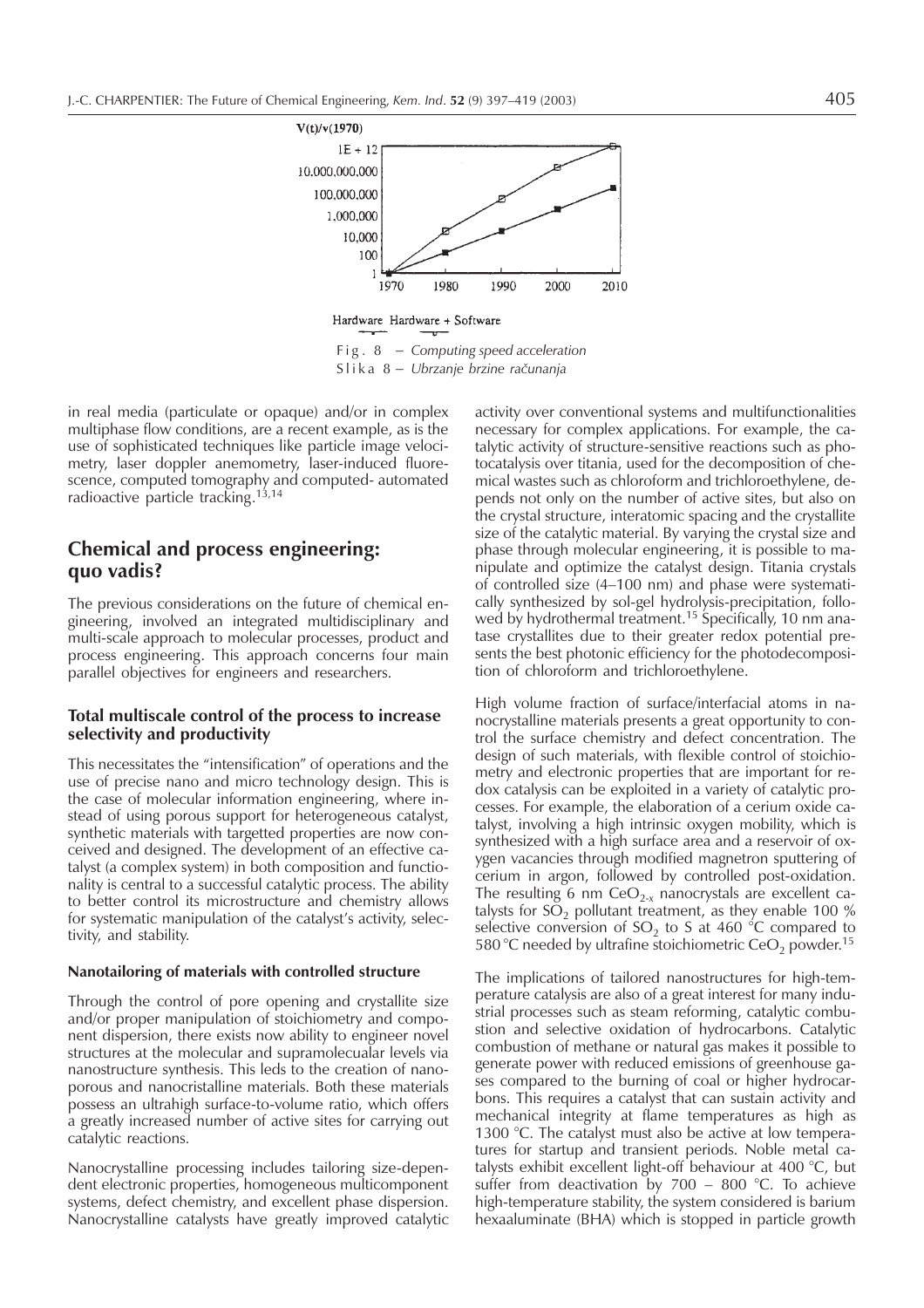and sintering once it is crystallized. A discrete BHA nanoparticle preserving a surface area higher than 100  $\mathrm{m}^2$  g<sup>-1</sup> at 1 300 °C was achieved using a reverse microemulsion mediated sol-gel synthesis. This technique allows molecular-level chemical homogeneity to be achieved, so that the desired spinel-like crystalline phase is induced at relatively low temperatures. This minimizes subsequent particle growth at the high flame temperature of catalytic combustion. Nanostructured materials with great thermal stability are now used to support transition metal and rare earth oxides, to create highly dispersed nanocomposite systems, i.e.  $CeO<sub>2</sub>$  nanoclusters coated on stable BHA nanoparticles retain a crystal size of 20-nm even at 1100 °C and allow methane light-off by 400 °C.<sup>16</sup> Such nanocomposites display a low-temperature activity that is comparable to noble metal systems, they are less expensive and present superior thermal and hydrothermal stability.

Moreover, vapour phase and wet-chemical synthetic approaches have led to unprecedented control of material structures at the atomic and molecular levels, and have brought about ensembles of such features in the shape of nanocrystalline systems involving crystallite-size tuning. Now, complex nanocomposite systems can be built to fulfill various roles required for the reaction mechanism and conditions. Nanocomposite processing and tailoring also lends itself readily to intelligent combinatorial approaches in material design and rapid catalyst screening.

Also, through supramolecular templating, nanoporous systems can now be derived with well-defined pore size and structure, as well as compositional flexibility in the form of particles and thin films. Nanoporous structures hold many possibilities in materials applications, with further development in molecular engineering, in areas such as surface functionalization of inorganic structures and extension of supramolecular templating to organic systems. Self-assembly of nanostructured building blocks (e.g, nanocrystals) and combining porosities on different length scales will lead to interesting hierarchical structures. Systems with multiple levels of intricacies and design parameters offer the possibility of simultaneously engineer molecular, microscopic and macroscopic material characteristics, which, in response to societal demands, may lead to the construction of such advanced systems as biomimicking medical implants or electronic/photonic devices.

In general, nanoscale characteristics can be achieved using either "bottom-up" or "top-down" techniques. In "top-down" techniques, a larger scale structure is created and nanoscale characteristics are obtained by etching or by microelectronic fabrication. In "bottom-up" synthesis, the materials are assembled at the molecular level by aerosol reactor synthesis or self-propagating high-temperature combustion synthesis (SHS). There are numerous advantages to generating materials using the flexible and powerful combustion technique. SHS can be used to generate materials with controlled micro- and macrostructures, such as foams, whiskers, composites, near-net shapes and functional grade materials,<sup>18</sup> and for high-value-per gram materials such as bio-implant materials, high-temperature super conductors and nanostructured materials.<sup>19</sup> The gas-phase combustion synthesis (GPCS) of powders is another combustion technique used to create nanocrystalline materials such as tin oxide particles. Advantages of GPSC techniques

include the ability to control the composition and microstructure of the particle, continuous processing, high purity products, readily scalable technology and integration of synthesis and assembly steps.<sup>20</sup>

The latest advances in nanotechnology have generated materials and devices with new physical, chemical and biochemical characteristics for a wide variety of applications. **With their broad training in chemistry, physical-chemistry, processing, systems engineering, and product design, chemical engineers and researchers are in a unique position and play a pivotal role in this technological revolution**

In the field of homogeneous catalysis, a supramolecular fine chemistry has been recently established. It extends the principle of self-organization of the enzyme (catalyst) molecule to non biological systems, using supramolecular compounds as catalysts for the shape selection of molecules. Such catalysts are formed in situ by self-organization, i.e, chemical bionics.<sup>21</sup>

**In general, where the tailoring of materials with controlled structure is concerned, the previous approaches imply that chemical engineers should and will go down to the nanoscale to control events at the molecular level.** At this level, new functions such as self-organization, regulation, replication and communication have been observed and can be created by manipulating supramolecular building blocks.

## **Increase selectivity and productivity by supplying the process with a local "informed" flux of energy or materials**

At a higher microscale level, detailed local temperature and composition control through staged feed and heat supply or removal would result in higher selectivity and productivity than the conventional approach, which imposes boundary conditions and lets a system operate under spontaneous reaction and transfer processes. Finding some means to convey energy at the site by supplying the process with a local "informed" flux of energy, where it may be utilized in an intelligent way is therefore a challenge. Such a focused energy input may be achieved by using ultrasonic transducers, laser beams or electrochemical probes, but a more fundamental approach is required to progress in this direction. Some kind of feedback between the process and the energy source is needed to convey the exact amount of energy, at the precise location, where it must be utilized to promote transfer or reaction. Driving the elementary processes within the unit is a challenge, but combining microelectronics and elementary processes, like tuning the selectivity by controlling catalytic reactions at the surface of electronic chips, is a direction that should be explored.

## **The necessity to increase information transfer in the reverse direction, from process to man**

It would be highly desirable to develop a variety of intelligent sensors, visualization techniques, image analysis and on-line probes giving instantaneous and local information about the state of the process. This opens the way to a new "smart chemical and process engineering" and requi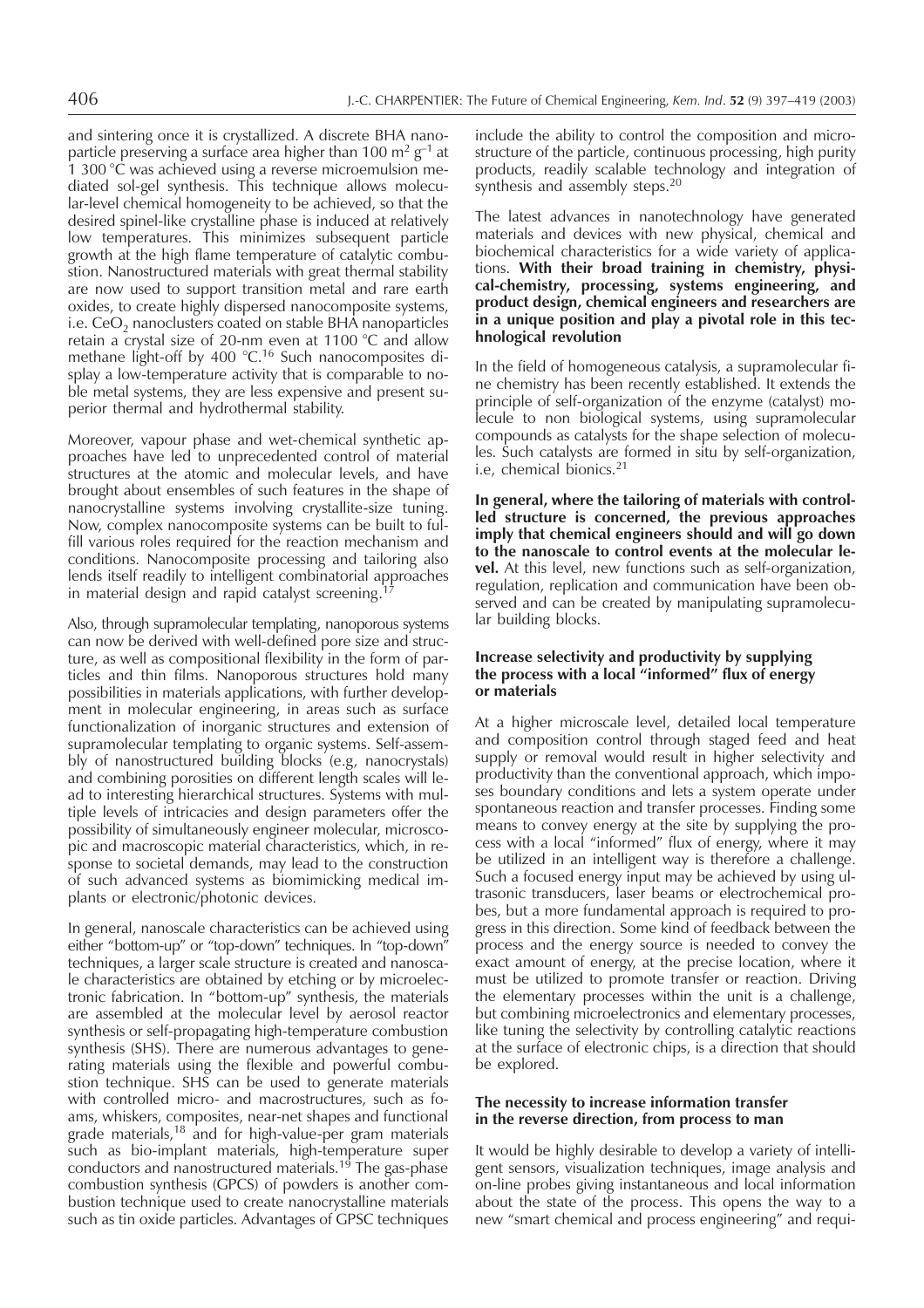res close computer control, relevant models, and arrays of local sensors and actuators. Field-programmable analog arrays coupled with microreactor technology promise to change the way plants are built, as well as the methods by which their processes are designed and controlled. Rapid progress is noticeable in this area, although sensors for opaque materials and particulate solids in bulk systems are still scarce. Obviously, the successful management of the information exchange between the process and the man in the framework of sustainability, implies a parallel effort in training operators and chemical and process engineers and, therefore, it is not only a matter of research in chemical and process engineering!

## **Design of novel equipment based on scientific principles, new operating modes and new methods of production: Process intensification**

The progress of basic research in chemical engineering has led to a better understanding of elementary phenomena and it is now possible to imagine new operating modes of equipment or novel design equipment based on scientific principles.

#### **Process intensification using multifunctional reactors**

**The "multifunctional" equipment that couples or uncouples elementary processes** (transfer – reaction – separation) **to increase productivity and/or selectivity with respect to the desired product and to facilitate the separation of undesired by-products is such the case**. In recent years, extractive reaction processes involving single units that combine reaction and separation operations have received considerable attention as they offer major advantages over conventional processes due to the interaction of reaction, mass and energy transfer. Thermodynamic limitations, such as azeotrope, may be overcome and the yield of reactions increased. **The reduction in the number of equipment units leads to reduced investment costs and significant energy recovery or savings**. Furthermore, improved product selectivity leads **to a reduction in raw material consumption** and hence, operating costs. Globally, process intensification through use of multifunctional reactors permits significant reductions in both investment and plant operating costs. Cost reductions between 10 and 20 % are obtained by optimizing the process. In an era of limited profit margins, it allows chemical producers more leverage for competing in the global market place.

## *Reactive separation processes involving unit operation hybridation*

A great number of reactive separation processes involving unit operation hybridation exist.

The concept of reactive or catalytic distillation has been successfully commercialized, both in petroleum processing, where packed bed catalytic distillation columns are used, and in the manufacture of chemicals where reactive distillation is often employed.<sup>22</sup> Catalytic distillation combines reaction and distillation in one vessel, using structured catalysts as the enabling element.<sup>23</sup> The combination results in a constant-pressure boiling system, ensuring precise temperature control in the catalyst zone. The heat of reaction directly vaporizes the reaction products for efficient energy utilization. By distilling the products from the reactants in the reactor, catalytic distillation breaks the reaction equilibrium barrier. It eliminates the need for additional fractionation and reaction stages, while increasing conversion and improving product quality. Both investment and operating costs are far lower than with conventional reaction followed by distillation.<sup>24</sup>

The use of reactive distillation in the production of fuel ethers, such as tertiary-amyl-methylether (TAME) or methyl- -tertiary-butyle ether (MTBE) or methyl acetate, clearly demonstrates some of the benefits. Similar advantages have been realized for the production of high purity isobutene, for aromatic alkylation; for the reduction of benzene in gasoline and in reformate fractions; for the production of isopropyl alcohol by hydration of propylene; for the selective production of ethylenglycol, which involves a great number of competitive reactions; and for the selective desulfurization of fluid catalytic cracker gasoline fractions; as well as for various selective hydrogenations. Extraction distillation is also used for the production of anhydrous ethanol. The next generation of commercial processes using catalytic distillation technology will be in the manufacture of oxygenates and fuel additives.<sup>25</sup>

**An alternative reaction-separation unit is the chromatographic reactor.** It uses differences in the adsorptivity of the different components involved rather than differences in their volatility. It is especially interesting as an alternative to reactive distillation when the species involved exhibit small volatility differences, are non-volatile or are sensitive to temperature, as in the case of small fine chemical or pharmaceutical applications. There are several classes of reactions to which reactive chromatography is applied. The widest class of reactions is given by esterification reactions catalyzed by acidic ion-exchange resins or by immobilized enzymes, as the polarity difference between the two products (ester and water) makes their separation easy on many different adsorbents. Other applications include trans-esterifications, alkylation, etherification, (de)hydrogenations and reactions involving sugars. Reactive chromatography has also been used for methane oxidation. In all these applications, special care has to be devoted towards the choice of the solid phase for sorption selectivity, sorption capacity and catalytic activity. Typical adsorbents used are activated carbon, zeolites, alumina, ion-exchange resins and immobilized enzymes. $^{26}$ 

**The liquid-liquid two phase reactor involving simultaneous reaction and liquid-liquid phase separation is encountered also**. In extractive reaction (or reactive extraction), a second liquid phase containing a solvent is deliberately imposed on the system. The solvent selectively extracts an intermediate or a product, thereby preventing its further reaction. This results in a higher yield or simply removes the product from the dilute phase.<sup>27</sup> In metal processing, the recovery of metal ion from an aqueous solution is often accomplished by reaction and extraction into an added organic phase. The reaction rate and product selectivity in catalytic liquid-phase hydrogenation can benefit from the introduction of an extractant phase. This has been used for the selective hydrogenation of benzene to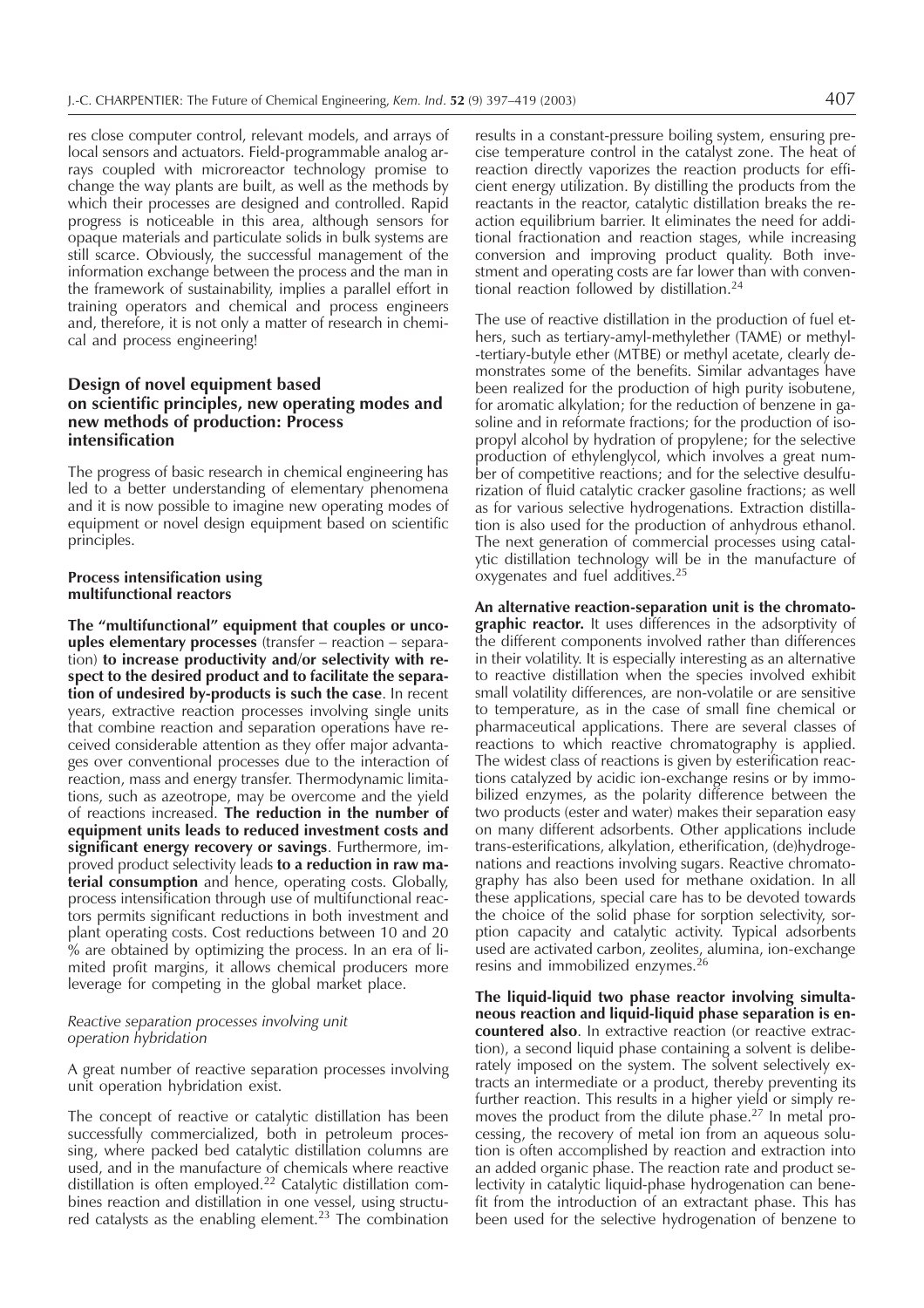cyclohexene using Pt or Ru catalysts. Surrounding the catalyst particles with an aqueous layer is found to increase the selectivity towards the desired cyclohexene, which distributes preferentially into the added phase and is thus prevented from further hydrogenation to cyclohexane.

**Concerning the coupling of reaction and crystallization**, there exist myriads of basic chemicals, pharmaceuticals, agricultural products, ceramic powders and pigments produced by reactive crystallization based processes: processes that combine crystallization with extraction to solution mine-salts. These separation processes are synthesized by bypassing the thermodynamic barriers, imposed on the system by the chemical reactions, and the solubilities of the components in the mixture. By combining crystallizers with other unit operations, the stream compositions can be driven to regions within composition space where selective crystallization can occur. *Berry* and *Ng*<sup>28</sup> have shown how to crystallize desired solid products selectively after a reaction step, and how to use compound formation to affect the separation of a mixture. They have also presented a systematic method to synthesize flow sheets to separate binary mixtures by crystallizer-extractor hybrids. The use of decanters, countercurrent extraction, and fractional countercurrent extraction is discussed for several phase behaviours including systems with multiple reactions.

**The complementary nature of crystallization and distillation is also explored**. Hybrids provide a route to bypass thermodynamic barriers in composition space that neither the distillation,which is blocked by azeotropes and hindered by tangent-pinches in vapour-liquid composition space, nor the selective crystallization, which is prevented by eutectics and hampered by solid solutions and temperature-insensitive solubility surfaces, can overcome when used separately.<sup>29</sup> Extractive and adductive crystallization are solvent-based techniques that require distillation columns. They are applied to high melting, close-boiling systems. Extractive crystallization uses a solvent to change the relative solubility of the solutes to affect separations. The distillation column is used to create solvent swings and to recycle the solvent. Commercial examples include solvent dewaxing, solvent deoiling and separation of sterols. Another advantage of such crystallization-distillation hybrid separation processes is that they do not require the addition of solvents, which may increase the process flows, create waste streams, propagate throughout a chemical plant and require costly separation and recycle equipment.

**Membrane technologies respond efficiently to the requirement of so-called process intensification** because they allow improvements in manufacturing and processing, substantially decreasing the equipment-size/production-capacity ratio, energy consumption, and/or waste production and resulting in cheaper, sustainable technical solutions.<sup>30</sup> Many books and a great number of papers have been published on membrane reactors, which combine a molecular separation with a chemical reaction. The paper by *Drioli* and *Romano*<sup>31</sup> documents the state-of-the-art and includes progress and perspectives on integrated membrane operations for sustainable industrial growth. The first studies on membrane reactors used membranes for distributing the feed of one of the reactants to a packed bed of catalyst. They were used in order to improve selectivity in partial oxidation reactions. Other methods like the

immobilization of biocatalysts on polymeric membranes have attempted selective removal of product from the reaction site in order to increase conversion of product-inhibited or thermodynamically unfavorable reactions. With such membrane bioreactors, provided that membranes of suitable molecular weight cut off are used, chemical reaction and physical separation of biocatalysts (and/or substrates) from the products can take place in the same unit. Substrate partition at the membrane/fluid interface can be used to improve the selectivity of the catalytic reaction toward the derived products with minimal side reactions. Bioreactors based on the hollow-fiber design are used to produce monoclonal antibodies for diagnostic tests, to mimic biological processes or to produce pure enantiomers, when a membrane separation is combined with an eniantospecific reaction. As for general membrane reactors, the result is a more compact system with higher conversion. This technology can respond to the increasing demand for food additives, feeds, flavors, fragrances, pharmaceuticals, and agrochemicals. Phase-transfer catalysis can also be performed in membrane reactor configurations by immobilizing the appropriate catalysts in the microporous structure of the hydrophobic membrane. Catalytic membrane reactors are also proposed for selective product removal to remove equilibrium limitations, i.e., catalytic permselective or non permselective membrane reactors, packed bed (catalytic) permselective membrane reactors, fluidized bed (catalytic) permselective membrane reactors. The development of such membrane reactors for high-temperature applications only became realistic in the last few years, with the development of high-temperature-resistant membranes (palladium membranes) mainly for dehydrogenation reactions, where the role of the membrane is simply hydrogen removal.

We should add that a new field of chemical and process engineering is now wide open with the coupling of supercritical fluids and membrane concepts to the design of very attractive and powerful processes, to improve transfer, reaction and handling of highly viscous liquids. This major interest of all the processes thus created, is to safeguard the environment and the products. This is particularly essential when the processes are of a biological nature.<sup>32</sup>

For more general applications, material scientists must first solve the problem of providing inorganic membranes of perfect integrity, that have mechanical and thermal stability and that will allow large fluxes of desired species. Secondly, chemical engineers must resolve the heat transfer problem that now threatens successful scale-up. It might seem reasonable to expect membrane reactors, which combine oxygen transfer membranes with selective catalytic layers for partial oxidation of hydrocarbons. However, a continuous research effort in the dynamics of these processes and in the study of advanced control systems applied to integrated multi-membrane operations, is now necessary. Greater use of membranes in multifunctional operations would advantageously combine reaction and separation in the same vessel.

#### *A formal classification of multifunctional reactors*

Multifunctional reactors are not new to the chemical and process industry as they have been used for absorption or extraction with chemical reaction. Only recently have re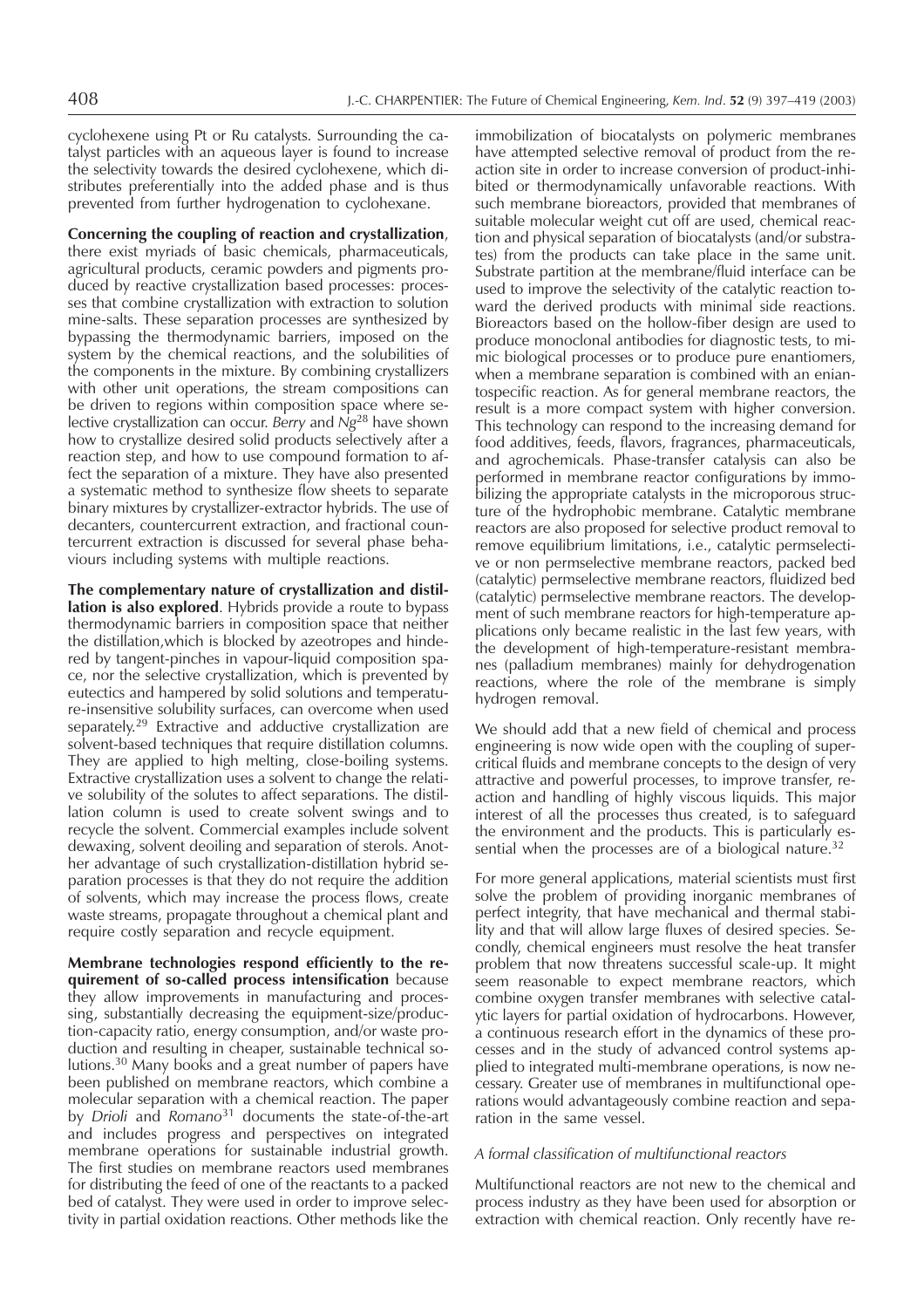actors incorporating several "functions" in one reactor been formally classified as being multifunctional. The great benefits obtained in integrating the progress of knowledge at different scale and time-lengths have been acknowledged by the process industries. This was illustrated by the first international symposium on multifunctional reactors $33$ with a presentation of research and development in the main domains of reaction and heat exchange, reaction and membrane separation, reaction and sorption, reaction and power generation, reactions and distillation, reaction and catalyst regeneration and the use of non-traditional structured packing. This was also illustrated by the second symposium on multifunctional reactors<sup>34</sup> which shows that although two areas – reactive distillation and membrane reactors–still dominate the subject, several others, such as chromatographic reactors, are catching up rapidly and exotic newcomers, involving the electrochemical processes in fuel cells for example, are emerging.

To achieve optimal performance with multifunctional reactors, it is important to lead a scientific approach to understand where the integration of functionalities occurs, as explained by *Dautzenberg* and *Mukherjee*<sup>35</sup> and illustrated in a recent survey by *Krishna*. 36

**The use of hybrid technologies encountered in a great number of multifunctional reactors in general is limited by the resulting problems with control and simulation**. The interaction between simultaneous reaction and distillation introduces more complex behaviour, involving the existence of multiple steady states and output multiplicities corresponding to different conversions and product selectivity than those achieved in conventional reactors and ordinary distillation columns. This leads to interesting challenging problems in dynamic modeling, design, operation, and strong non linear control. Indeed, the response of a reactive separator with marginal changes in design parameters, such as feed position, feed flow, number of stages, height, type of packing or plates, etc.. may be drastic and unforeseen and, consequently, the simulation of this hybrid equipment should be based on reliable models with high accuracy. Their control requires sophisticated model predictive control, robust control and adaptative control, where mathematical predictive control may have to run 50–500 times faster than real time.

There is also an increasing awareness that the full potential of multifunctional reactors may only be realized if the reaction and the unit operation integrated are properly harmonized and too much integration can even exert a negative influence, requiring detailed modeling of the underlying processes and careful selection of the chemical and physical system properties and operation conditions.<sup>37</sup>

## **Process intensification using new operating modes**

The intensification of processes may be obtained by new modes of production that are also based on scientific principles. New operating modes have been studied in the laboratory and/or pilot stage: reversed flow for reaction-regeneration, countercurrent flow and induced pulsing flow in trickle beds, unsteady operations, cyclic processes, extreme conditions, pultrusion, low-frequency vibrations to improve gas-liquid contacting in bubble columns, high temperature and high pressure technologies, and supercritical media are now seriously considered for practical applications. Reactors can be operated advantageously with moving thermal fronts that are created by periodic flow reversal. Low level contaminants or waste products such as volatile organic compounds can be efficiently removed in adiabatic fixed beds with periodic reversal by taking advantage of higher outlet temperatures generated in earlier cycles to accelerate exothermic reactions. Energy and cost savings are affected by this substitution of internal heat transfer for external exchange.<sup>35</sup>

Some attractive options for improved catalytic reactor performance via novel modes of operation are periodic (symmetric) operation of packed beds with exothermic reaction, coupling of an exothermic and endothermic reaction in a periodically operated (asymmetric) packed-bed, and induced pulsing liquid flow in trickle beds to improve liquid-solid contacting at low liquid mass velocities in the co current down flow mode. Also, when high conversions are required and the gaseous by-product of the reaction is known to inhibit the rate, as in hydrodesulfurization, or in selective hydrogenation, countercurrent flow operation of traditional trickle beds is now preferred.<sup>38</sup> Also, improving the product selectivities in a parallel-series reactions by feeding one reactant through the reactor by stage wise reactant dosing, will be applied.<sup>39</sup>

### **Process intensification using microengineering and microtechnology**

Current production modes will be increasingly challenged by decentralization, modularization and miniaturization. Microtechnologies recently developed, especially in Germany (i.e., IMM, Mains and Forschnungszentrum, Karlsruhe) and in USA (i.e., MIT and DuPont) lead to microreactors, micromixers, microseparators, micro-heat-exchangers and microanalyzers, making accurate control of reaction conditions possible with respect to mixing, quenching, and temperature profile.

Microfabrication techniques and scale-up by replication have shown spectacular advances in the electronics industry, and, more recently, in microanalysis by biological and chemical applications. Microfabricated chemical systems are now expected to have a number of advantages for chemical kinetic studies, chemical synthesis, and more generally, for process development. Indeed the reduction in size and integration of multiple functions has the potential to produce structures with capabilities that exceed those of the conventional macroscopic systems and to add new functionality, while potentially making possible mass production at low cost.

Miniaturization of chemical analytic devices in micro-total-analysis-system  $(\mu$ TAS)<sup>40</sup> represents a natural extension of microfabrication technology to biology and chemistry, with clear applications in combinatorial chemistry, high throughput screening, and portable analytical measurement devices. Also, the merging of  $\mu$ TAS techniques with microreaction technology promises to yield a wide range of novel devices for reaction kinetics and micromechanism studies, as well as on-line monitoring of production systems, as explained by *Jensen*<sup>41</sup> in a publication on the state of art on microreaction engineering.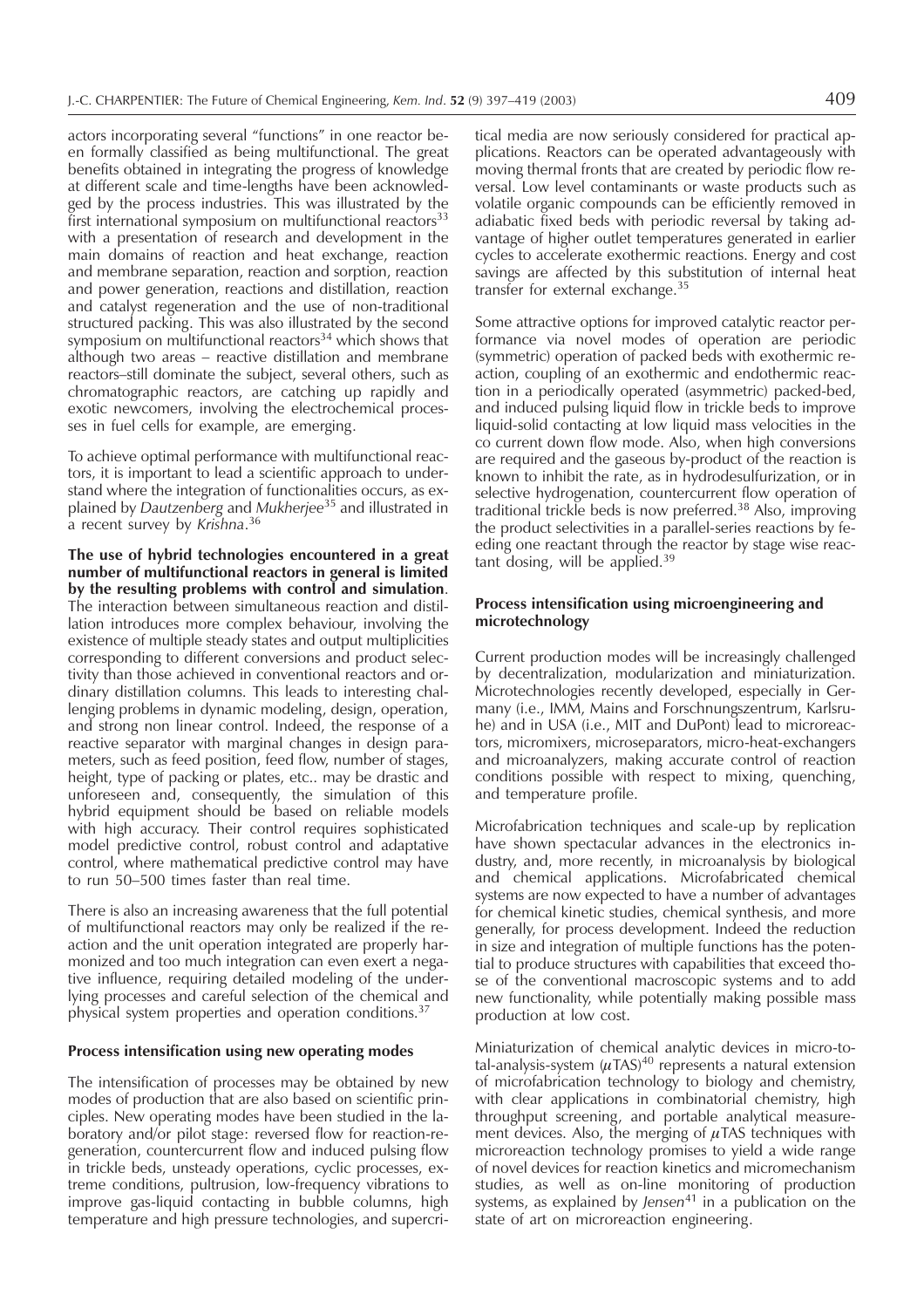Microreaction technology is expected to have a number of advantages for chemical production.<sup>42</sup> The high heat and mass transfer rates, possible in microfluidic systems allow reactions to be performed under more aggressive conditions with higher yields than conventional reactors. Also, new reaction pathways considered too difficult for application in conventional microscopic equipment, such as direct fluorination of aromatic compounds, could be pursued because if the microreactor fails, the small amount of chemicals released accidently could be easily contained. The presence of integrated sensor and control units could allow the failed microreactor to be isolated and replaced, while other parallel units continued production. In addition, these inherent safety characteristics could allow a production scale system of multiple microreactors, enabling a distributed point-of-use synthesis of chemicals with storage and shipping limitations, such as highly reactive and toxic intermediates like cyanides, peroxides, and azides.

Microchemical systems for combinatory synthesis and screening of small molecules and systems for nucleic acid synthesis and detection have already revolutionized drug discoveries in pharmaceutical companies.<sup>43</sup> Similarly rapid screening of small molecules and systems for nucleic acid synthesis pathways could lead to analogous productivity increases in chemical industry laboratories. Experimentation at the conventional bench-scale is limited by the high costs of reagents and safety concerns, which the small volumes and inherent safety characteristics of the microreactors could effectively eliminate.44,45 Moreover, scale-up to production by replication of microreactors units used in the laboratory would eliminate costly redesign and pilot plant experiments, thereby, shortening the development time from laboratory to commercial-scale production. This approach would be particularly advantageous for pharmaceutical and fine chemical industries where production amounts are often less than a few metric tons per year.

Small reactors are already used for testing process chemistries, like catalyst testing. Chemical detection is the rate-limiting step in most techniques since detailed product information must be obtained using sequential screening. However, with the continual advances in  $\mu$ TAS and microfabrication techniques, these macroscopic test systems could be replaced by PC-card-sized microchemical systems consisting of integrated microfluidic, sensor, control, and reaction components requiring less space and utilities, and producing less waste. Moreover, the small dimensions imply laminar flow, making it feasible to fully characterize heat and mass transfer, and extract chemical kinetic parameters from sensor data.

Chemical processing advantages from increased heat and mass transfer in small dimensions are demonstrated by *Jensen,*<sup>41</sup> with model gas, liquid, and multiphase reaction systems: thin-walled microreactors (created by MEMS microelectromechanical systems) for heterogeneous gas-phase reaction; membrane microreactors for hydrogenation or dehydrogenation reactions; packed-bed microreactors with high gas-liquid interfacial area, high surface-to-volume ratios, and low pressure drop; and microfabricated liquid-phase reactors integrating laminar mixing, hydrodynamic focusing, rapid heat transfer, and temperature sensing. These case studies also serve to illustrate the benefits of integrating sensors for flow, temperature, and chemical composition with microfluidic reaction and control components.

Also, de *Bellefon* et al.<sup>46</sup> propose a new concept for high-throughput screening (HTS) experiments for rapid catalyst screening based on dynamic sequential operations with a combination of pulse injections and micromachined elements. They describe a new concept to achieve HTS of polyphasic fluid reactions for 2 test reactions, a liquid-liquid isomerization of allylic alcohols and a gas-liquid asymmetric hydrogenation. The principle used for the test microreactor is a combination of pulse injections of the catalyst and the substrate, a IMM micromixer with negligible volume and residence time less than  $10^{-2}$  s, and a tubular stainless steel capillary reactor shown in Figure 9. The two scanning electron microscopy images in Figure 10 show the micromixer, in which  $2 \times 15$  inter-digitated microchannels (25  $\mu$ m width) with corrugated walls are clearly illustrated in Figure 10. The pulses mix perfectly in the micromixer and the liquids or the gas-liquid mixtures thereby emulsify and behave as a reacting segment, which then travels along the tubular microreactor. Collection and analysis at the outlet of the reactor provides the conversion and selective data. Application of this principle is possible by using a static micromixer mounted in a dynamic microactivity test. The catalyst library was then screened. The results of this technique lead to the selection of the best catalyst showing activity towards a large class of allylic alcohols. Similar results obtained in a microreactor as well as in a traditional well mixed batch reactor  $(40 \text{ cm}^3)$  proves the validity of the concept. The comparisons are shown in Figure 11.





- Fig. 9 *Schematic of the principle used for high-throughput sequential screening of i catalysts and N substrates. The substrate S is treated to form the product P.*<sup>46</sup>
- Slika 9 Shematski prikaz principa korištenog za brzo detektiranje značajki i katalizatora i *N substrata. Obra|ivan je substrat S da bi se dobio produkt P.*<sup>46</sup>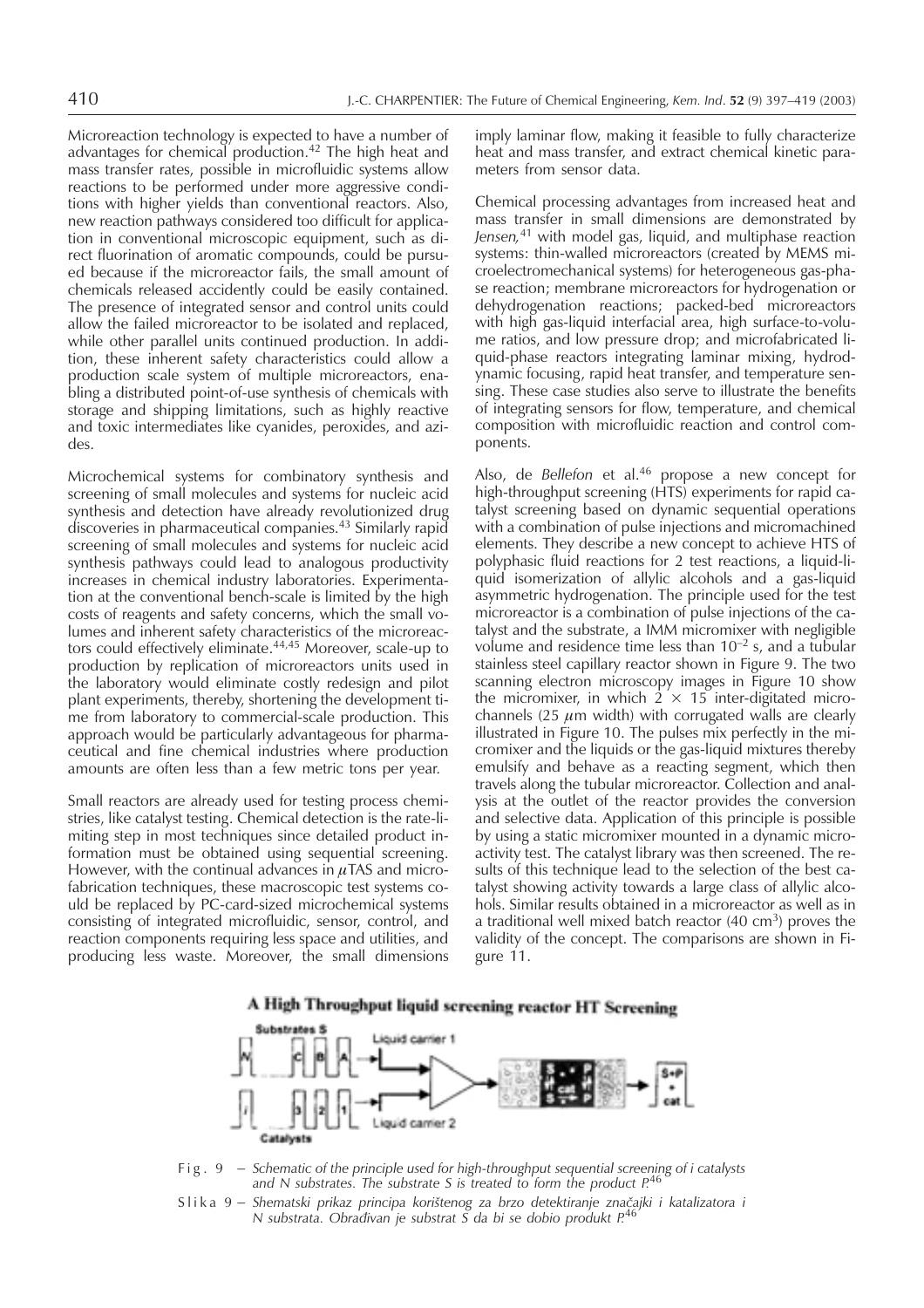

- Fig. 10 *The IMM micromixer for high throughput screening*<sup>46</sup>
	- *Experimental set up: a water reservouir, b n-heptane reservoir, c high pressure liquid pumps, d HPLC type injection* valve equipped with 200  $\mu$ l loop, e – HPLC injection valve with 1 ml loop, f – micromixer, g – thermoregulated bath, *h – tubular stainless steel reactor (0.4 cm i.d, 80 cm lenght), i – outlet analytics, j – SEM image of the mixing microelement showing the 2 × 15 interdigited microchannels (25 m width) corrugated walls*
- Slika 10 *IMM mikromješač za brzo detektiranje*<sup>46</sup> *Eksperimentalni ure|aj: a – spremnik za vodu, b – spremnik za n-heptan, c – visokotla~na pumpa za vodu, d – ventil za injektiranje HPLC tipa opskrbljen s 200 µl petljom, e – HPLC ventil za injektiranje s 1 ml petljom, f – mikromješač, g – kupelj, h – cijevni reaktor od nehrđajućeg čelika (0,4 cm nutarnji promjer, 80 cm dug), i – vanjski uređaj za analizu, j – SEM prikaz mikroelementa koji prikazuje 2 x 15 mikrokanale (25 m {iroke) s narebrenim stjenkama*



Fig. 11 – *Comparison of results from microreactor with the results given by traditional equipment (batch reactor): one catalyst against several substrates*<sup>46</sup>

*Catalyst pulse 0.2 cm*<sup>3</sup> *of a Rh 0.004 kmol m*–3 *solution equivalent to 80 g of Rh for each test. Catalyst: RhCl*3*/TPPTS/NaOH. Rh/TPPTS = 5. Selectivity 95 %. T = 70 °C. Flow rate: Aqueous phase 5 cm*<sup>3</sup> *min*–1*, Organic phase 1 cm*<sup>3</sup> *min*–1 *Substrate 0.1 kmol m*–3*. Residence time 100 s.*

Slika 11 – *Usporedba rezultata dobivenih u mikroreaktoru s rezultatima dobivenim u tradicionalnom uređaju (šaržni reaktor): jedan katalizator za nekoliko supstrata*<sup>46</sup> *Za svaki test injektirano je 0,2 cm*<sup>3</sup> *Rh, 0,004 kmol m*–3 *otopine ekvivalentno je 80 g Rh. Katalizator RhCl*3*/TPPTS/NaOH. Rh/TPPTS = 5. Selektivnost 95 %. T = 70 °C. Obujamni protok: vodene faze 5 cm*<sup>3</sup> *min*–1*, organske faze 1 cm*<sup>3</sup> *min*–1 *supstrat 0,1 kmol m*–3*. Vrijeme zadr`avanja 100 s.*

This concept has been extended to gas-liquid catalysis with asymmetric hydrogenation of acetamidocinamic methyl ester with Rh/diphos catalyts, with some modification to the experimental setup.<sup>46</sup> The results indicate that the microreactor is working under a chemical regime, and that it compares well to the enantioselectivity obtained and those previously reported for the catalyst under similar conditions.

In terms of catalyst and time consumption per test, the numerous tests for the liquid-liquid isomerization were performed twice to test reproducibility, using only one or two micromoles of metal over a total screening time of one hour. The test for the gas-liquid asymmetric hydrogenation showed 0.2  $\mu$  mole of catalyst, and 3–5 min per test. Throughput testing frequencies of more than 500 per day are thus achievable, albeit with computer control of the appa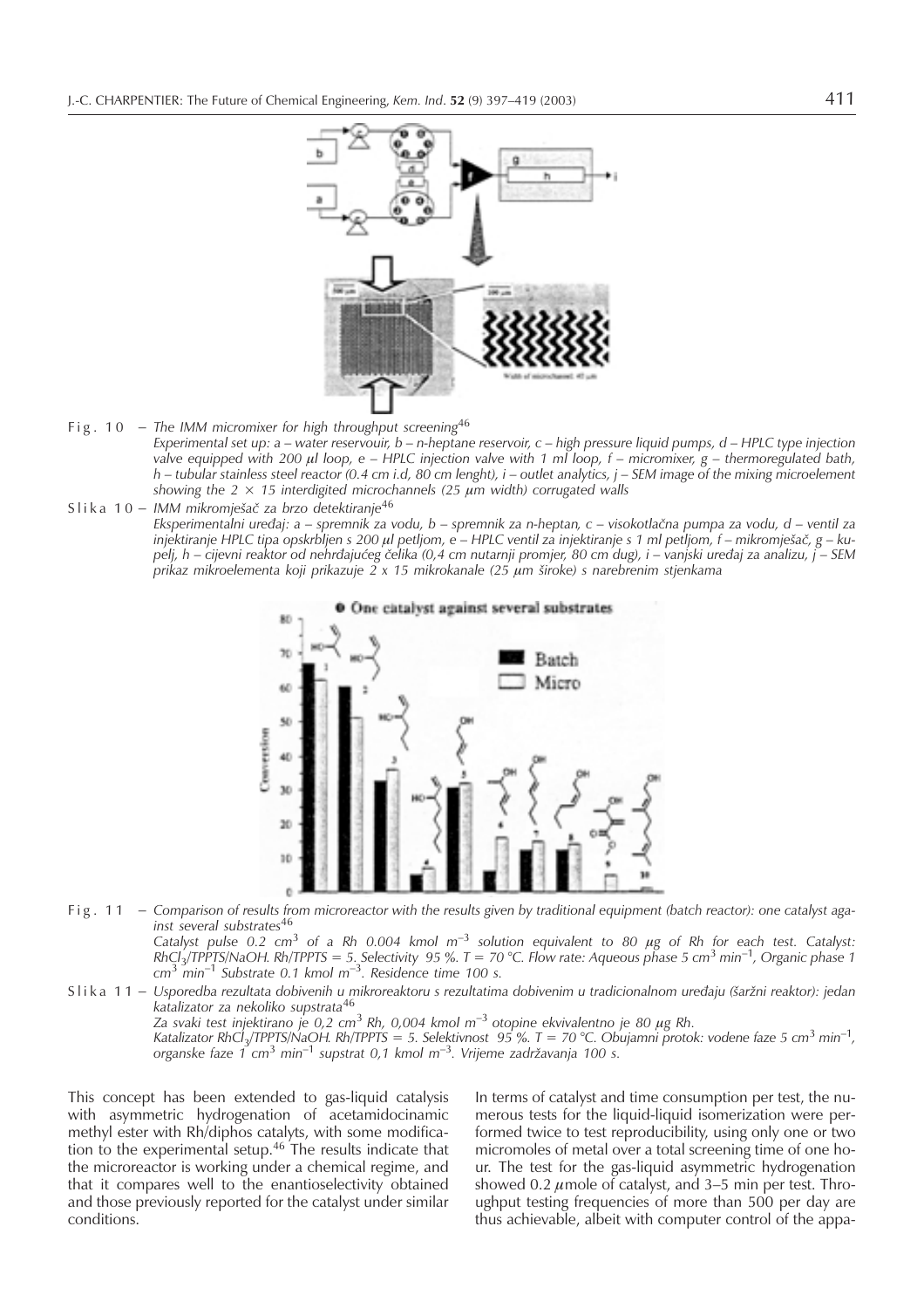ratus. Such testing frequencies impose a characteristic time of only 3 minutes for necessary online operations such as injection, collection and analysis by any detector, including mass detection by UV, IR, CD, or fast chromatography with microcapillary columnus. Using these microreactors for dynamic, high throughput screening of fluid-liquid molecular catalysis offers considerable advantages over traditional parallel batch operations by ensuring good mass and heat transport in a small volume, reducing sample amounts (to  $\mu$ g levels), a larger range of operating conditions (temperature, pressure) and fewer, simpler electro-mechanical moving parts.<sup>46</sup>

The examples shown here represent a small fraction of the many designs for microreactors being pursued or envisioned by different research groups. Microengineered reactors have some unique characteristics that create the potential for high performance chemicals and information processing. They can provide significant advantages in information generation for high throughput experimentation and process development, and from difficult to obtain operating regimes. In terms of chemical manufacture, they allow distributed, mobile and intensified processing.47 However, in developing microreaction technology for process intensification, it is essential to focus on systems where microfabrication can provide unique process advantages resulting from the small dimension, i.e, not only the high transport rates, but the forces associated with high surface area-to-volume ratio.

## **Manufacturing end-use properties: development of multidisciplinary product-oriented engineering with a special emphasis on complex fluids and solids technology**

This is the answer for today's ever-growing market place demand for sophisticated products that combine several functions and properties: cosmetics, detergents, surfactant foams, lubricants, textiles, inks, paints, rubber, bituminous emulsions, plastic composites, pharmaceuticals, drugs, foods, agrochemicals, and more.

In practice, the end-use property of such products is often more important than its chemical composition for the consumer. As explained earlier, these functions and end-use properties have to be built and scaled up from nano or microscale liquid or solid structures inside the process equipment in order to meet consumer demands on the product mesoscale. This product engineering (synthesis of properties), as previously discussed, is the translation of molecular structure into macroscopic phenomenological laws in terms of state variables. In practice, these technologies mostly concerns complex media and particulate solids. Indeed, complex media such as non-Newtonian liquids are often used, including gels, foams, hydrosoluble polymers, colloids, dispersions, microemulsions and suspensions for which rheology and interfacial phenomena play a major role. Similarly, they apply to the so called "soft solids": systems which have a detectable yield stress, such as ceramic pastes, foods, gels, solid foams, and drilling muds.

Moreover, product engineering concerns particulate solids encountered in 70 % of the process industries. This involves the creation and the control of the particle size distribution in operations such as crystallization, precipitation, prilling, generation of aerosols and nanoparticles as well as the control of the particle morphology and the final shaping and presentation in operations such as agglomeration, calcination, compaction, and encapsulation. Both types of application (complex media and particulate solids)require better understanding, as they control the end-use property and quality features, such as taste, feel, smell, color, handling properties, sinterability or biocompatibility of the product. Product engineering also concerns solids, which are considered vehicles of condensed matter in solventless processes. Non passive or "intelligent solids" may be obtained by multiple layer coatings and are used to accomplish intelligent functions such as controlled reactivity or programmed release of active components.

The quality and properties of such emulsified or paste-like and solid products is determined at the micro-and nano-level. Therefore, to be able to design and control the product quality and make the leap from the nano-level to the process level, chemical and process engineers involved with structured material, face many challenges in fundamentals (structure-activity relationships on molecular level, interfacial phenomena, adhesive forces, molecular modelling, equilibria, kinetics, and product characterization techniques); in product design (nucleation growth, internal structure, stabilization, additive); in process integration (simulation and design tools based on population balance); and in process control (sensors and dynamic models).<sup>48</sup>

This explains why numerous process companies that manufacture structured materials (fluids, soft solids, and solids) collaborate with university partners in multidisciplinary research-development programs on the formation and handling of solid particles; on emulsification and homogeneisation; on soft solids for the control of the end-use properties of the product; and more generally on the manufacturing of a product with the desired qualities. Indeed, manufacturing cost, as well as research and development expenses which constitute about  $30 - 35$  % of product cost are equally important.

For illustration, we may cite the control of the quality of microemulsions for foodstuffs containing microorganisms that could spoil and whose growth can be prevented by enclosing them in a water-in-oil emulsion of aqueous droplet size not significantly larger than 1  $\mu$ m and of a narrow size distribution, which namely characterizes the product quality.49 Such miniemulsions can only be generated in high-pressure homogenizers with a high-energy input and customized nozzle geometry. However the droplets generated must not coalesce during emulsification which makes it necessary to find emulsifier systems which also stabilize the droplets sufficiently fast. So, in modelling the emulsification process, the overall process has to be divided into two substeps : generation of droplet by mechanical energy and stabilization of the droplets before they re-coalesce. The resulting product quality is determined not only by how well the dispersed phase has been broken up into small droplets but also by how well the equipment, process conditions and emulsifier have been matched to one another. Thus, the kinetics of the molecular process determines whether the desired end-product properties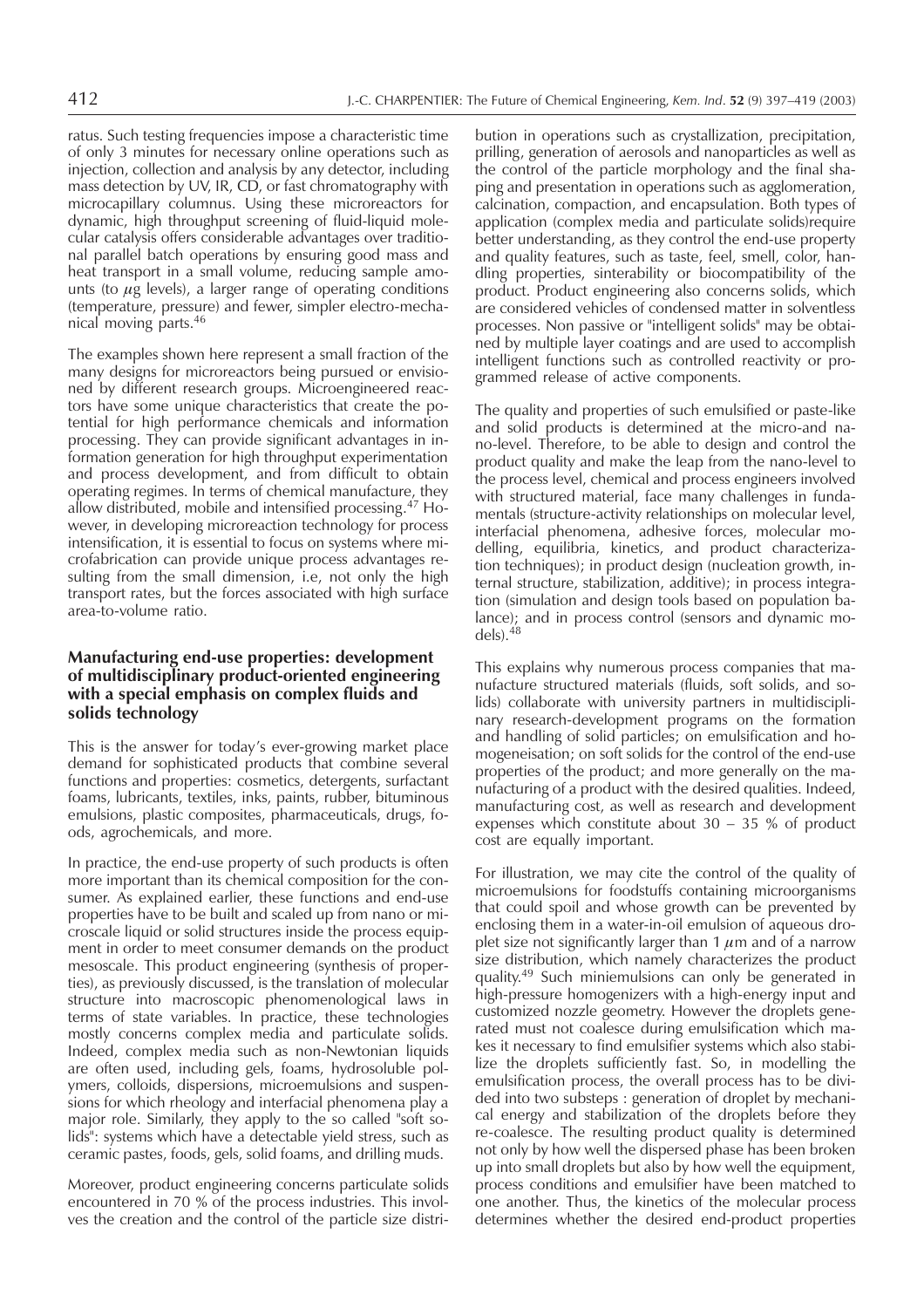will really be achieved, even if the required droplet size had been achieved in the first substep.

Complementary in topics such as microemulsions for chemical, food and pharmaceutical industries (drug delivery systems), it should be emphasized recent investigations on monodisperse emulsion formation with micro-fabricated microchannel (MC) array, called straightthrough microchannel, i.e, silicon array of elongated through-holes for monodisperse emulsion droplets.<sup>50</sup> Such oblong straightthrough MC equipment allows to get monodisperse oil in water emulsion droplets with average diameter of 32.5  $\mu$ m and a coefficient of variation of 1.5 % verifying their excellent monodispersity. Such monosized droplets in emulsions have advantages for control of their physical and functional end-use properties, stability and application to other processings (Figure 12).



Fig. 12 – *Monodispersed emulsion formed with micro-fabricated microchannel array* Slika 12 – *Monodisperzna emulzija dobivena uporabom niza*

*mikroproizvedenih mikrokanala*

For topical delivery especially on the skin, novel multiple lipidic systems account for sustained release and optimized stabilization of active ingredients as well as drugs. Topical delivery for cosmetic products combine aspects of optimized release of skin actives and an optimized match to sensorical features of a product. Prominent examples for preparation of such kind are multiple emulsions of the water in oil in water type (W/O/W type), produced by the partial-phase solu-inversion technology (PPSIT), and solid lipid nanoparticles (SLN, lipopearls) and multicompartment solid lipid nanoparticles (MSLN).

Multiple emulsion based on the PPSIT technology (Figure 13) combine protecting and occluding effects of classical W/O emulsions and easy application feature of classical O/W – formulations. Besides, the W/O/W base as such already shows excellent skin caring properties, as exemplified by improving skin's microrelief, short-, mid-, and long term moisture holding capacity (adaptogenic moisturization) and skin firmness improvement. Such multiple emulsions are manufactured by novel one step manufacturing technology even facilitating industrial scaling up to a large scale (up to 1 t batches).



Fig. 13 – *Multidispersed W/L/W emulsion manufactured by PPSI technology*<sup>51</sup>

Slika 13 – *Vi{edisperzna W/L/W emulzija proizvedena PPSI tehnologijom*<sup>51</sup>

Formulation of oxidation-instable ingredients such as Lipoic Acid and Retinol are preferentially stabilized in solid lipid nanoparticles (SLN) suspensions, which can either coat the instable materials as solid shell or even can entrap additional solving oil compartments to be as detected active (Figure 14). SLN particles can be manufactured based on proloxamer derivatives as well as non-ethoxylated lipids, such as Compritol or Dynasan. High pressure homogeneization reveals also ultra narrow particle size distribution in the nanometer range, and an excellent stabilization of lipophilic ingredients such as Ubiquinone Q10 and Vitamin E and derivatives. Due to the solid character of this carrier, active ingredients can either be protected against oxidation and hydrolysis.

Retinol and sunfilters are e.g. successfully encapsulated and stabilized by SLN technology. Thus multiple lipidic formulation technologies (both new topical application technologies – W/O/ $\dot{W}$  – type and SLN – type) are now in the



Fig. 14 – *Solid-Lipid-Nanoparticles* Slika 14 – Čvrsto-lipidi-nanočestice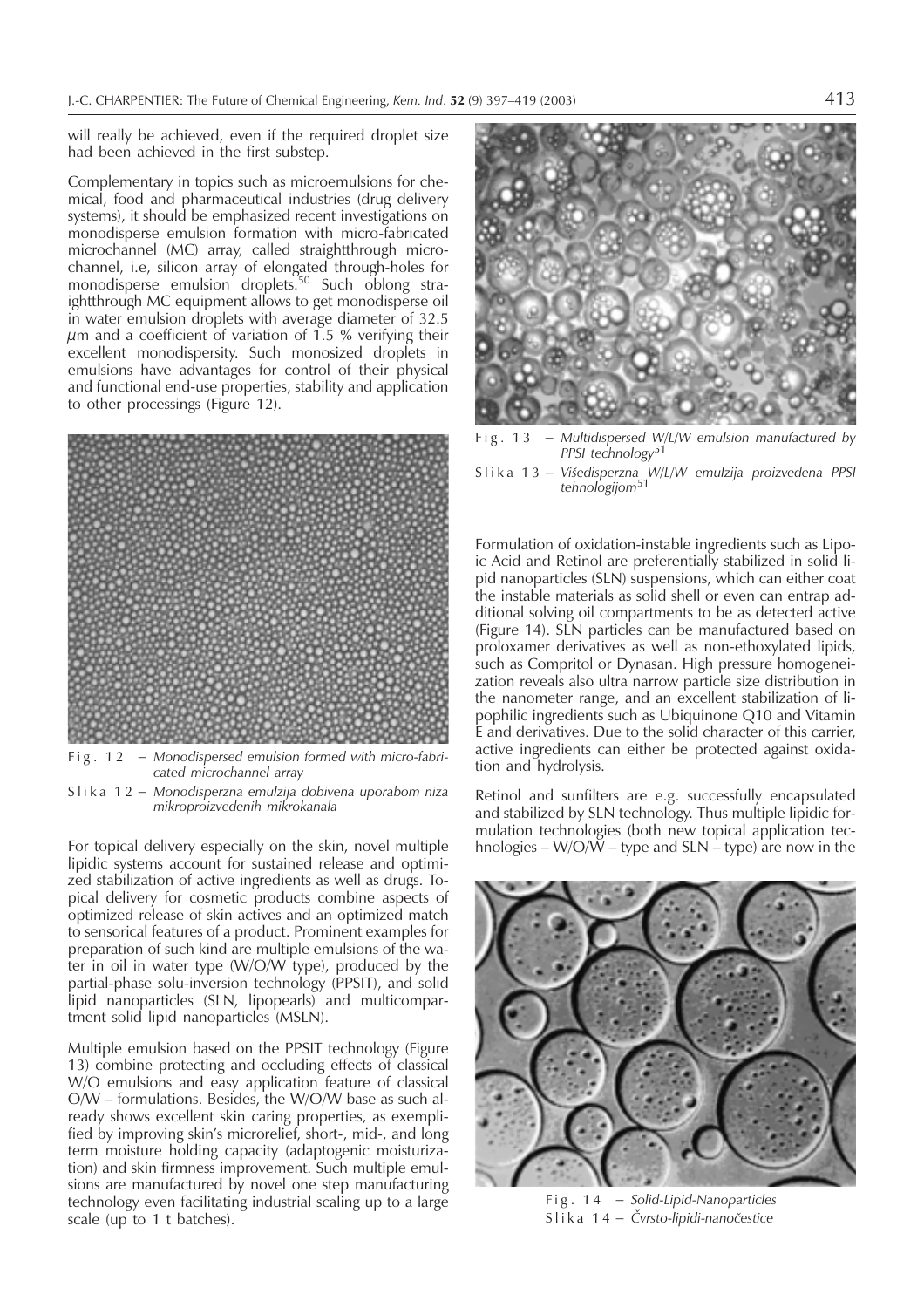focus of cosmetical as well as pharmaceutical product design and formulation technology with particular gain in knowledge about emulsifiers and microencapsulation technologies concerned with potential to stabilize fragile ingredients and to get typical sustained release properties.

Control of the shape and size of crystals in an industrial crystallization process can also be cited as an example. *Wintermantel*<sup>48</sup> has shown that much improved process control, in terms of, both, crystal purity and defined size distribution could result by detailed computer studies of the crystallization process, which could be markedly changed by the presence of small traces of foreign substances such as unwanted by-products in the feed solution. In order to understand the mechanisms causing these changes in crystals size and shape, and to utilise them in a controlled manner, we must explain the structure-activity relationships on a molecular level. With computer simulations, diagrams of the molecular structure of the most important crystal surfaces may be generated from x-ray crystal's structure data. In the same computer simulation, contaminant molecules as well as molecules with an expected beneficial effect on the crystallization process can be placed on each crystal surface, and their adsorption energy could be calculated. The hypothesis is, that the growth rate of the surface decreases with increasing adsorption energy, and by comparing relative adsorption energies, the expected modified crystal shape could be predicted.

This was illustrated in the article by *Wintermantel,*<sup>48</sup> with the results of crystallization from a feed ammonium sulphate solution containing amaranth dye. It was shown that the amaranth molecule is adsorbed onto 001 surface of ammonium sulphate crystals with the highest adsorption energy in comparison with the other crystal surfaces. According to the calculations, the somewhat block-shaped crystal produced in the pure system becomes a flat shaped crystal having a large 001 surface area, which was experimentally verified (Figure 15).

So many quality features can only be designed in a targeted way if the molecular processes are understood at this level. And as shown by this example, the analysis, both, by theoretical and by experimental means must be carried out at the molecular level to obtain results of real value. To understand the relationship between a certain set of product qualities and the physical product state, let us take for example two pain killing tablets that may have the same chemical composition, but different routes of production, which may lead to different crystallinity and porosity profiles and therefore to totally different dissolution and solubility properties, namely different bioavailabilities. The rate and, extent of adsorption in the human body are often determined by the dissolution rates of different crystal fa- $\cos^{52}$ . In the pharmaceutical industry numerous patents and significant development works revolve around the relationship between active substance level, pore size distribution, and tablet size. However, new approaches offer now the possibility of accurately predicting the effect of solvents or impurities, as explained by *Winn* and *Doherty*<sup>53</sup> who reviewed models for predicting crystal shape of organic materials grown from solution as well as their utility for process and product design.

Recent models recognize the significance of interfacial phenomena in crystal shape modeling, and lead the way for future developments, such as new simulation and/or group contribution methods for interfacial free energy production. Thus, an important and challenging area for chemical engineering research is to link interfacial models, capable of capturing the solvent or other process conditions to process models, leading to the end-product quality specifically required in the specialty and fine chemical, as well as in the pharmaceutical and life science industries. This explains why for practical purposes, idealized process models are proposed to describe the interactions of the flow pattern in agitated vessels with precipitation processes taking place on different scales, ranging from the macroscopic scale (macromixing) to the microscopic scale (micromixing). Coupled with the population balance, such mixing models may be used to model the influence of meso and microscale vessel hydrodynamics on continuous and semi batch crystal precipitation characteristics, quality nucleation rates and particle size distribution.<sup>54</sup>

In general, with respect to the manufacture of chemical-based consumer products, complementary industrial exam-

Modification of Crystal Shape by Additives



Block-shaped crystal in pure ammonium sulphate solutions and flat shaped crystal having a large 001 surface area in a solution containing dye amaranth.

Fig. 15 – *Product-oriented engineering: controlled crystallization process*<sup>48</sup> Slika 15 – *Kemijsko in`enjerstvo orijentirano na razvoj proizvoda (produktno in`enjerstvo): kontrolirani proces kristalizacije*<sup>48</sup>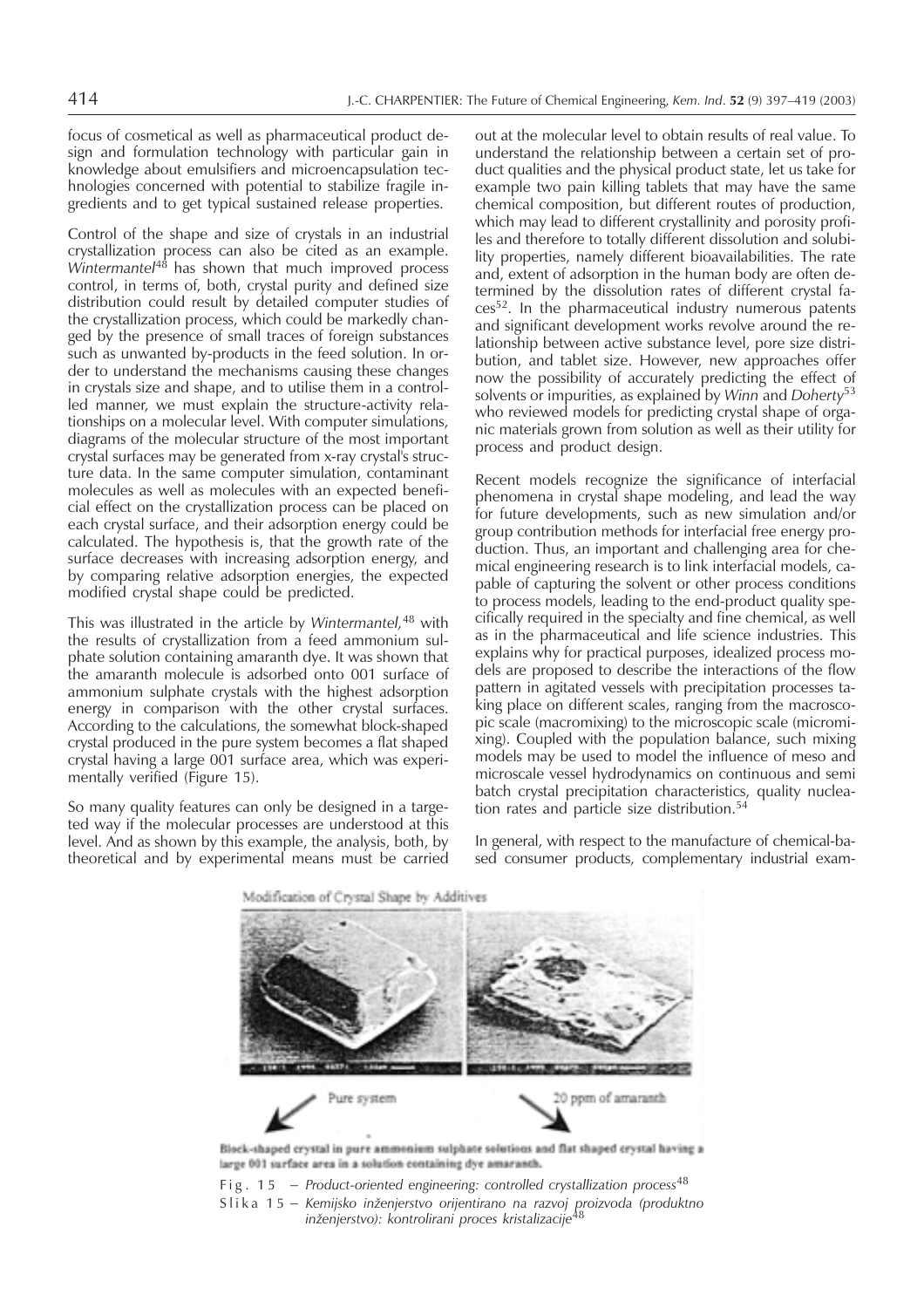ples oriented on product-centered processing have been proposed by *Wibowo* and *Ng,*<sup>55</sup> including the production of dry toner, detergent, shampoo, and cosmetic lotion. In addition, examples on the formulation and manufacturing process development of pharmaceutical tablets and of a solution dedicated to roll web coating on smooth surfaces have been given by *Favre* et al.,<sup>56</sup> specifically, to illustrate the potential of chemical product engineering.

Finally, we have to underline that much progress has been made in the last few years in product oriented engineering and in process control using the scientific methods of chemical engineering. Thermodynamic equilibrium states are examined, transport processes and kinetics are analyzed separately and are linked by means of models with or without the help of molecular simulation and by means of computer tools for simulation, modeling and extrapolation at different scales for the whole supply chain up to the laboratory-scale (BASF, Unilever, Degussa, Astra Zeneca, Nestlé).

**But how can operations be scaled up from laboratory to plant? Will the same product be obtained and will its properties be preserved? What is the role of equipment design in determining product properties?** Indeed, as mentioned many times in this paper, the control of end-use properties is a key issue for which general scale-up rules are still lacking. The development of this new "systemic" physical chemistry and biology where qualitative explanation will be translated with the help of fine modeling into formal laws for process development requires close cooperation between chemical engineering specialists and their systemic approach, and with specialists in physical chemistry, biology, mechanics and mathematics**.** This leads to the 4th main objective for the future development of chemical and process engineering.

## **Application of multiscale and multidisciplinary computational chemical engineering modeling and simulation to real-life situations: from the molecular-scale to the overall complex production scale into the entire production site**

In the previous sections we have emphasized the necessary multidisciplinary and multiscale integrated approach applied to the 3P molecular Processes-Product-Process to scale from the nano and microstructures of the end-use properties of the product to the mesoscale of the equipment manufacturing the product. However, the task of chemical and process engineering has been and always will be to design and implement the complete manufacturing systems also up to the macro and megascales of the production site and the environment. Complete systems involve, both, individual processes and plants for producing products with specifically defined product properties as well as the integration of the individual processes into an overall production site in terms of materials, energy and logistics, taking into account the requirements of, both, customers and the larger society. Of course, it would be unrealistic to expect that in the near future one single simulation tool will be able to tackle all subsystem scale levels simultaneously. It continues to be the task of chemical engineering to analyze subsystems at the scale level that is adequate to represent the individual problem complexity. However, the models based on this knowledge must reduce

the complexity of the lower level findings in such a way that the results can be integrated efficiently into the description of the problem solving at higher levels. (see Figure 4). Moving up from the subsystem level, methods and tools are required for the functional integration of the individual process steps and the integration of the individual production processes into the overall production complex. This necessitates computer simulations that enable us to design individual steps, structure the whole process and place the individual process in the overall context of production, thus optimizing the supply chains from the nanoscale to the macroscale.

**Computers have opened the way for chemical and process engineering in the modeling of molecular and physical properties on the microscopic scale**. For molecular modeling, the application of the principles of statistical molecular mechanic computational techniques (Monte-Carlo and molecular dynamics) and quantum mechanics constitute an area for the problem-oriented approach of chemical and process engineering. Indeed, molecular modelling starts with a consideration of microscopic structure and molecular interactions in a material system and derives thermodynamic, transport, rheological, mechanical, electrical, electronic or other properties through rigorous deductive reasoning based on the principles of quantum and statistical mechanics. Compared to more phenomenological approaches like correlations of the group contribution type, it offers the advantages of greater generality and reliability. Molecular modeling work can be classified broadly into theory and computer simulation. Theories provide closed-form descriptions of relationships between molecular constitution and macroscopic properties; typically, mathematical approximations have to be introduced in order to reach such tractable descriptions. Simulations, on the other hand, are numerical solutions of quantum and statistical mechanics formulations, which may be free of the simplifying approximations invoked in theories.

It is clearly impossible to cover all directions of present-day molecular modeling research, as it involves a wide spectrum of problems in the chemical and material sciences. Vapor-liquid equilibria, vapor-liquid-liquid equilibria, liquid-solid equilibria, supercritical solution properties; amphiphiles; polymers at interfaces; adsorption on surfaces and influence of impurities; microporous materials or ceramics structures; freezing of solids; phase transition in pores; partitioning of hydrocarbons in zeolites; determination of zeolites structures; structure and properties of large polymeric molecules; nanoscopic structures in lithographic nanofabrication processes; study of atypical antibody and the key-interactions governing the structure of its binding site; transport properties such as viscosity, diffusivity, and thermal conductivity can be calculated by molecular modelling based on information from thermodynamic, kinetic and rheological data banks. For example, *Sheehan* and *Sharratt,*<sup>57</sup> reviewed the potential benefits of the application of molecular modeling techniques for the prediction of solvent effects on reaction kinetics and liquid-liquid phase equilibria. They show, that when the theoretical model of an equilibrium process to produce an endo and exoproduct and the computational method used to represent this model are carefully choosen, molecular modeling can be a valuable tool for engineering design, i.e, evalua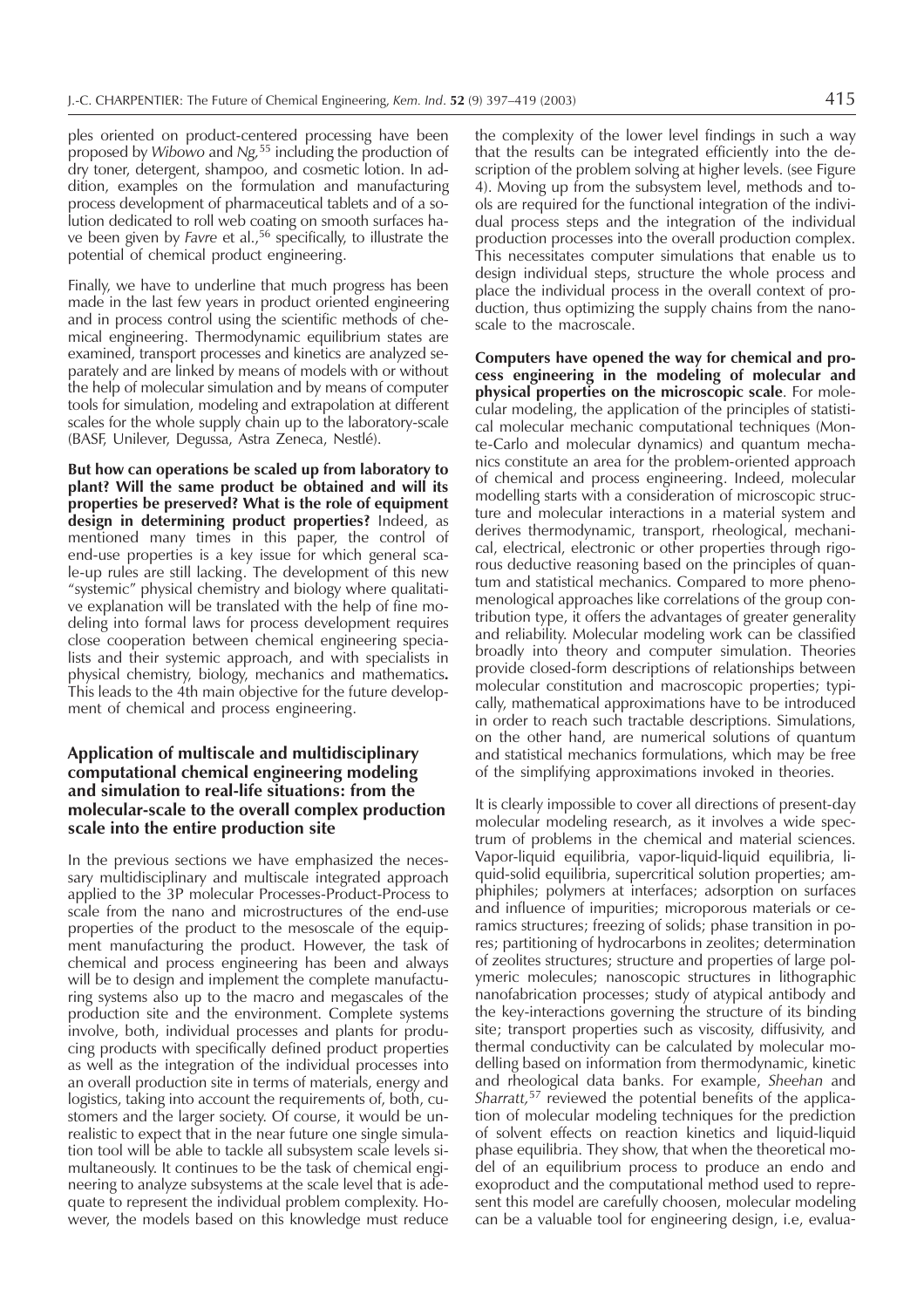ting solvent influence on process performance. There is no doubt that molecular modelling is now playing an increasingly important role in future chemical and process engineering research and practice.58–60 Recent advances in the fundamental molecular sciences, in computer hardware and in numerical algorithms, and the development of new methods for simulation of complex fluids and materials have greatly accelerated its development.

There are still many challenges to be met, stemming from the very large number of degrees of freedom needed for the molecular-level description of real-life systems (i.e, interatomic interactions), as a result, the computational requirements become excessive. The quantitative prediction of properties from chemical constitutions calls for hierarchies of theoretical and simulation methods that can be developed through systematic coarse-graining of the microscopic representation invoked in the modeling calculations. And connecting design with reality, the consensus seems to be, that simulation is useful in initial screening, but that experimental data are still essential for final design.<sup>61</sup>

Through the interplay of molecular theory, simulation, and experimental measurements a better quantitative understanding of structure-property relations evolves, which, when coupled with macroscopic chemical engineering science, can form the basis for new materials and process design.

**Turning to the macroscopic scale, dynamic process modeling and process synthesis are being also increasingly developed**. Indeed one must remember the targeted products in question are not generally mass-produced products but ones which are produced in small batches and just in time for delivery to the customer whose needs are constantly changing and evolving.

To be competitive under these conditions, it is particularly important to analyse and optimize the supply chains shown in Figure 2, for which we are interested in the time that individual process steps take. These also have to be simulated and evaluated in terms of costs. In chemical and related process industries, the location of a particular component in the supply chain at a given time is not well defined. In a manufacturing industry such as automotive manufacturing, the component is either in a machine or in a transport device. In the process industry by contrast, a batch can be found in a stirred tank, a filter, a dryer, a pump, a mill, and a storage container simultaneously. New event-driven simulation tools help solve these problems by simulating, both, material flows and states within the individual pieces of equipment. This dynamic simulation may enable us to see in a matter of seconds whether bottle-necks may occur in the plant over the course of days, months or years. These can be eliminated by using additional pieces of equipment or by making additional resources available such as energy or manpower. The event-drive simulation also shows which alternative plant and storage strategies provide the greatest cost benefit.<sup>48</sup>

In general, integration and opening of modeling and event-driven simulation environments in response to the current demand for diverse and more complex models in process engineering is currently taking a more important place: see the Computer Aided Process Engineering European Brite Euram program CAPE-OPEN "Next generation computer aided process engineering open simulation environment," which involves a great number of simulator sellers, european clients and university researchers in computing and simulation. The aim is to promote the adoption of a standard of communication between simulation systems at any time and length-scale level (thermodynamic unit operations, numerical utilities for dynamic, static, batch simulations, fluid dynamics, process synthesis, energetics integration, process control) in order to simulate processes and allow the customers to integrate the information from any simulator onto another one.<sup>62</sup>

In the future, more effective CAPE is required to be competitive in the process industry. The Global CAPE-OPEN (GCO) project is expanding and developing interface specification standards to ensure interoperability of CAPE software components. A standardization body (CAPE-OPEN Laboratories Network, CO-LaN) has been established to maintain and disseminate the software standards in the CAPE domain that have been developed in the international projects CAPE-OPEN and Global CAPE-OPEN. The CO-LanN ensures that software tools used by the process industries reaches a level of interoperability that will sustain growth and competitiveness. *Pons* et al.<sup>63</sup> have described the goals and means of the CO-LaN, especially its work process related to testing procedures applied to software components, in order to assess their compliance with the published CAPE-OPEN interface specifications. A recent paper by *Gani*<sup>64</sup> highlights for a class of chemical products, the design process, their design with respect to the important issues, the need for appropriate tools and finally, lists some of the challenges and opportunities for the process systems engineering PSE/CAPE community.

Modeling should not be confused with numerical simulation. Especially for university and industry researchers, modeling must be an activity that requires knowledge of scientific facts, experience, skills, and judgment.<sup>65</sup> More specifically the bottleneck for good models of multiphase and complex systems is the understanding of the physics, chemistry and biology of interactions, rather than the refinement of numerical codes, whose sophistification is not at all concerned with real-life problems in plants and in industrial practice.

Attention should be focused on the systemic analytical models based on the multi-scale integrated approach previously referred to that considers the global behaviour of complex systems as a whole, instead of looking at more details. Novel principles of the analytical models in chemical and process engineering should be sought at the highest level of integration. What is needed in models is less anatomy and more physiology.

# **Conclusions.**

## **Chemical and Process Engineering – a multidisciplinary technology in the context of society and market demands versus technology offers**

Chemical and related industries are confronted with a great number of challenges in the framework of trade globalization and competition. These challenges have been presented and society concern and market demands versus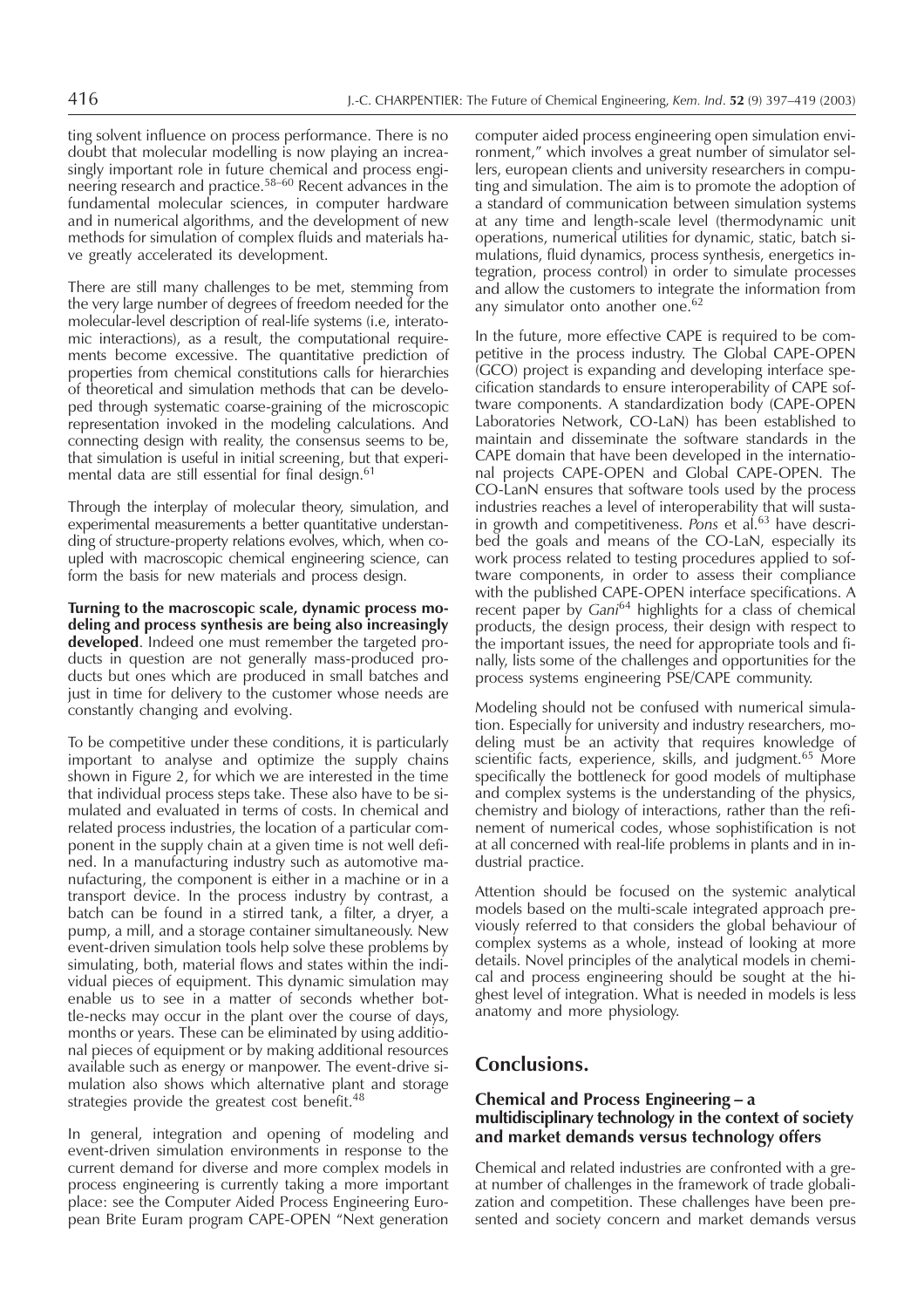technology offers.<sup>1,2</sup> Presently, this involves a double challenge. First, it is necessary to research innovative processes for the production of commodity and intermediate products with non polluting, perfectly safe industrial processes, and defect-free products. This affects "process driven" industries such as paper, iron and steel, glass, and commodity chemicals. Second, we need to progress from traditional intermediate chemistry to new specialities and active material chemistry, dominated by the synthesis of the end-use property of the product required by the customer. This affects "process enabled" industries, where, both, the product and process technologies not only evolve rapidly, but also must be well synchronized, as the product and process capabilities are mutually dependent. Moreover, when used, the product should be safe and not significantly impact the environment.

To satisfy these consumer needs and market trends, the development of chemical and process engineering requires an integrated multidisciplinary and multiscale approach from the molecular scale up to the scale of entire production site. We have defined it as "molecular Processes-Product -Process" Engineering or 3P Engineering. This approach is necessary for understanding and modeling of complex, simultaneous and often coupled transport phenomena, and processes taking place on the different scales of the chemical supply chain. This has been illustrated with examples involving polyolefin polymerization, biochemical and food process engineering. It has been emphasized that this integrated approach is possible today, thanks to considerable progress in the use of molecular modeling, scientific instrumentation and powerful computational tools and capabilities, as illustrated with the determination of physical and chemical parameters necessary for the modelling at different time and length scales. This approach calls for a high degree of integration of process system engineering with other basic sciences, and for close collaboration among engineers and scientists of different backgrounds.

Therefore, for the future of chemical engineering, it is proposed to undertake simultaneous research in four directions: (a) Total multiscale control of the process to increase selectivity and productivity, a good illustration is the nanostructural tailoring of required materials with controlled structure, (b) Process intensification by design of novel equipment based on scientific principles and new production operating methods. Examples concern multifunctional reactors, and the use of micro technology for high-throughput rapid catalyst screening experiments, (c) to synthesize structured products, combining several functions and properties required by the customer, with special emphasis on complex fluids and solids technology. Examples dealt with the quality of microemulsions for foodstuff and the control of the shape, size and structure of crystals in crystallization processes encountered in chemical industries, (d) to implement multiscale and multidisciplinary computational modeling and simulation to real-life situations, an understanding of the physics, chemistry and biology of the interactions should be emphasized, rather than the refinement of numerical codes, whose sophistication is not at all related with real-life problems in industrial practice.

It seems clear that the future of chemical and process engineering is heading in these four directions and requires the integrated approach presented as the 3P Engineering. Moreover, chemical and process engineering will also be increasingly involved and concerned with the application of Life Cycle Assessment to 3P engineering, i.e, application of LCA not only to product design and its use, but also to the plant and the equipment together with the associated services.<sup>66</sup> Thus, this multidisciplinary and multiscale integrated approach will be of great help, in responding to the increasing environmental, societal and economic requirements and to the transition towards sustainability. The 3P Engineering approach will be required to understand the multidisciplinary interactions at different time and length scales necessary for a successful product and process development. This is the reason why chemical engineering will behave more and more as a multisdisciplinary discipline, serving mankind and concerning itself with sustainability (environmental protection, security, societal demands, and business including better conversion and selectivity of raw materials and energy for consumer desired product quality), regardless of the industries where chemical engineers work.

We should add that a greater number of both scientific and technical articles on the four main objectives will be required in order to return the discipline closer to practices in industry and to reinforce its interdisciplinary ties. Indeed one must never forget that engineers and scientists in chemical engineering are problem solvers. Indeed, chemical engineering today must both apply and complete Isaac Newton's citation: "solving problems is more important than learning rules". To do this in today's world of chemical and process industries, a great number of challenges must be faced. Interdisciplinarity will be more and more related to chemical engineering, just as solfeggio (sol-fa-music) is related to music. Music may be composed ignoring solfeggio, but no great composer has ever ignored solfeggio!

#### **References Literatura**

- 1. *J. C. Charpentier*, Entropie **223** (2000) 56.
- 2. *J. C. Charpentier*, The world of chemistry and process industries at the heart of a great number of scientific and technological challenges: in a contex of market demands versus technological offers, is the new chemical engineering able to help and why?, 3rd European Congress on Chemical Engineering (invited plenary lectures), Nürnberg, 2001.
- 3. *S. Bruin*, Entropie **208** (1997) 13.
- 4. *I. E. Grossmann, A. E. Westerberg*, AIChEJ. **46**:9 (2000) 1700.
- 5. *J. J. Lerou, K. M. Ng*, Chem. Eng. Sci. **51** (1997) 1535.
- 6. *T. F. McKenna, J. B. P. Soares*, Chem. Eng. Sci. **56** (2001) 3931.
- 7. *T*. *F. McKenna, R. Spitz, D. Cokljat*, AIChEJ. **45**:11 (1999) 2392.
- 8. *J. M. Engasser*, Entropie **212/213** (1998) 117.
- 9. *J. C. Charpentier, P. Trambouze*, Chem. Eng. Proc. **37** (1998) 559.
- 10. *P. Bacchin, A. Bergel, B. Biscans, P. Floquet, A. M. Wilhem, X. Joulia*, Entropie **216** (1999) 61.
- 11. *L. F. Gladden*, AIChEJ. **49**:1 (2003) 2.
- 12. *A. J. Sederman, L. F. Gladden*, Chem. Eng. Sci. **56** (2001) 2615.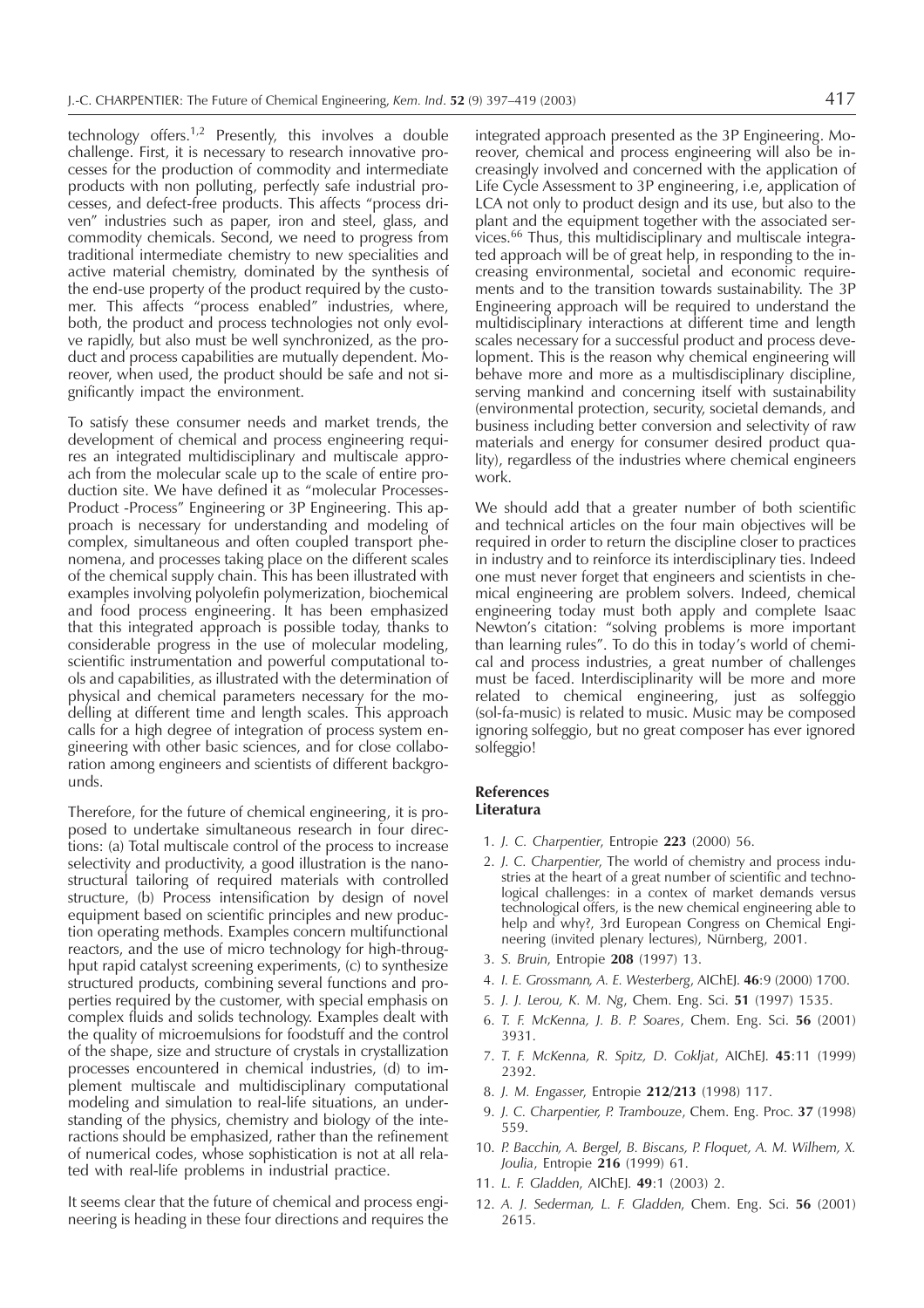- ring of multi-phase flows, Elsevier, Amsterdam, 1997. 14. *C. Boyer, A. M. Duquenne*, *G. Wild,* Chem. Eng. Sci. **57**
- (2002) 3185. 15. *J. Ying*, AIChEJ. **46**:10 (2000) 1902.
- 16. *A. J. Zazur, J. Y. Ying*, Nature **403** (2000) 65.
- 17. *J. R. Engstrom, W. H. Weinberg*, AIChEJ. **46** (2000) 2.
- 18. *A. Varma, A. S. Rogacher, A. S. Muskasyan*, *S. Hwang*, Advan. Chem. Eng. **24** (1998) 79.
- 19. *R. Pampuch*, J. European Ceram. Soc. **19** (1999) 2395.
- 20. *T. Kim, P. V. Torek, D. L. Hall, M. S. Wooldridge*, Synthesis of Advanced materials through combustion,  $6^{th}$  World Congress of Chemical Engineering, Melbourne, 2001.
- 21. *G. Kreysa*, Future trends in Chemical Engineering, 6<sup>th</sup> World Congress in Chemical Engineering, Melbourne, 2001.
- 22. *M. F. Malone, M. F. Doherty*, Ind. Eng. Chem. Res. **39** (2000) 3953.
- 23. *A. Gorak, A. Hoffmann*, AIChEJ. **47**:5 (2001) 1067.
- 24. *Y. Xu, T. Chuang, A. R. Sanger*, Chem. Eng. Res.Des. **80** (2002) 686.
- 25. *M. P. Dudukovic*, Catalysis today **48** (1999) 5.
- 26. *F. Lode, M. Houmard, C. Migliorini, M. Mazotti, M. Morbidelli*, Chem. Eng. Sci. **56**:2 (2001) 269.
- 27. *K. D. Samant, K. M. Ng*, AIChEJ. **44**:6 (1998)1363.
- 28. *D. A. Berry, K. M. Ng*, AIChEJ. **43**:7 (1997) 1737.
- 29. *D. A. Berry, K. M. Ng*, AIChEJ. **43**:7 (1997) 1751.
- 30. *J. A. Howell*, Desalination 144 (2002) 127.
- 31. *E. Drioli, M. Romano*, Ind. Eng. Chem. Res. **40** (2001) 1277.
- 32. *S. Sarrade, C. Guizard, G. M. Rios,* Desalination **144** (2002) 137.
- 33. *J. A. Moulijn, A. I. Stankiewicz*, 1st International symposium on multifunctional reactors, speciall issue Chem. Eng. Sci. **54**:10 (1999) 1297.
- 34. *D. W. Agar*, 2nd International symposium on multifunctional reactor reactors, special issue. Chem. Eng. Sci. **57**:9 (2002) 1489.
- 35. *F. M. Dautzenberg, M. Mukherjee*, Chem. Eng. Sci. **56** (2001) 251.
- 36. *R. Krishna*, Chem. Eng. Sci. **57** (2002)1491.
- 37. *E. H. Stitt*, Chem. Eng. Sci. **57** (2002) 1537.
- 38. *C. Julcour, R. Jaganathan, R. V. Chaudhari, A. M. Wilhem, H. Delmas*, Chem. Eng. Sci. **56** (2001) 557.
- 39. *M. Morbidelli, A. Gavriidilis, A. Varma*, Catalyst design: Optimal distribution of catalyst in pellets, reactors and membranes, Cambridge University Press, Cambrige, 2001.
- 40. *A. Berg, W. Van den Olthuis, P. Bergveld*, Micrototal analysis systems 2000, Dordrecht, Kluwer academic, 2000.
- 41. *K. F. Jensen*, Chem. Eng. Sci. **56** (2001) 293.
- 42. *W. Ehrfeld, V. Hessel, H. Lowe*, Microreactors: New technology for modern chemistry, Wiley – VCH, Weihgheim, 2000.
- 43. *S. Borman*, Chem. Eng. News **78** (2000) 53.
- 44. *D. C. Hendershot*, Chem. Eng. Prog. **96** (2000) 23.
- 45. *R. Jachuck*, Chem. Eng. Res. Des. **80** (2002) 233.
- 46. *C. de Bellefon, N. Tanchoux, S. Caravieilhes, P. Grenouillet, V. Hessel*, Angew. Chem. Int. Ed. **39**:19 (2000) 3442.
- 47. *A. Gavriilidis, P. Angeli, E. Cao, K. K. Yeong, Y. S. S. Wan*, Trans. I. Chem. E. **80** (2002) 3.
- 48. *K. Wintermantel*, Chem. Eng. Sci. **54**:11 (1999) 1601.
- 49. *H. Schubert*, Advances in the mechanical production of food emulsions, In R. Jawitt (Ed), Engineering and Food at ICEF 7 (Part 1, pp. AA 82–87), Sheffield Academic Press, Sheffield, 1997.
- 50. *I. Kobayashi, M. Nakajima, K. Chun, Y. Kikuchi, H. Fujita*, AIChEJ. **48**:8 (2002) 1639.
- 51. *S. H. Gohla*, Simple and multiple lipidic systems in cosmetic formulations, 3rd World Congress on Emulsions, Lyon, 2002.
- 52. *J. Villadsen*, Chem. Eng. Sci. **52**:17 (1997) 2857.
- 53. *D. Winn, M. F. Doherty*, AIChEJ. **46**:7 (2000) 1348.
- 54. *R. Zauner, A. G. Jones*, Chem. Eng. Sci. **57** (2002) 821.
- 55. *C. Wibowo, K. M. Ng*, AIChEJ. **48** (2002) 6.
- 56. *E. Favre, A. Marchal-Heusler, M. King*, Trans IChem. **80** (2002) 65.
- 57. *M. Sheehan, P. N. Sharratt*, Trans I Chem. **78** (2000) 1077.
- 58. *C. C. Chen, P. M. Mathias*, AIChEJ. **48** (2002) 194.
- 59. *J. J. de Pablo, F. A. Escobedo*, AIChEJ. **48** (2002) 2716.
- 60. *D. Frenkel, B. Smit*, Understanding Molecular Simulation, Academic Press, San Diego, 2002.
- 61. *A. H. Harvey, A. Laesecke*, Chem. Eng. Prog. **98**:2 (2002) 34.
- 62. *X. Joulia, J. P. Gourlia*, Entropie **208** (1997) 34.
- 63. *M. Pons, B. Braunschweig, K. Irons, J. Köller, A. Kuckelberg, P. Roux, CAPE-OPEN (CO)* standards: implementation and maintenance, 3rd European Congress of Chemical Engineering, Computational Engineering Session Nürnberg, 2001.
- 64. *R. Gani*, Comp. Chem. Eng. **26** (2002) 984.
- 65. *J. Villermaux*, New horizons in chemical engineering, plenary lecture, 5th World Congress of Chemical Engineering, San Diego, 1996.
- 66. *A. A. Burgess, D. J. Brennan*, Chem. Eng. Sci. **56** (2001) 2589.